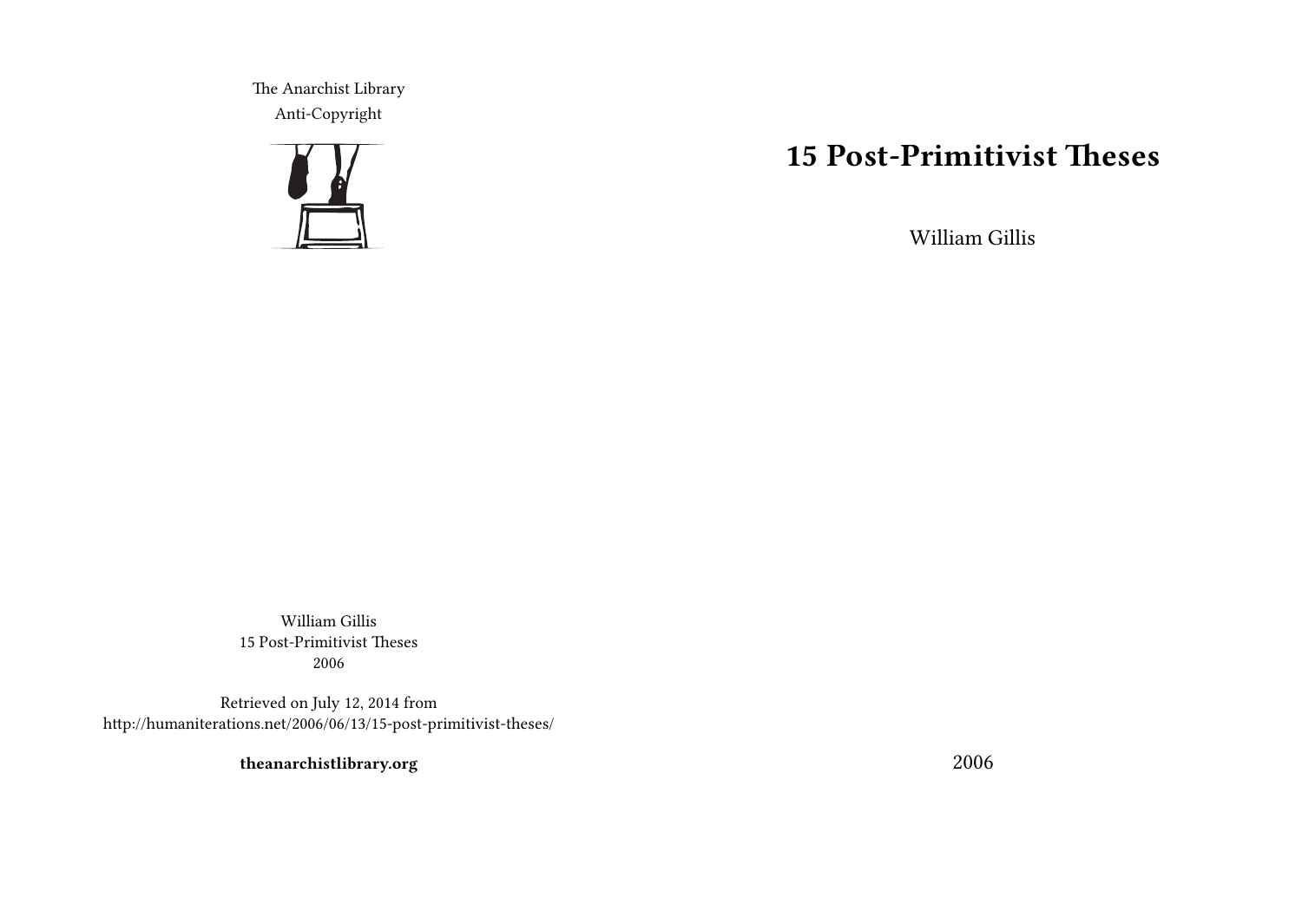istence of a much broader radical discourse capable of contesting them. I'm happy to have helped disseminate some of those ideas.

These days I and increasingly more than a few others in the scene with roots in anarcho-primitivism have taken to identifying ourselves as anarcho-transhumanists. The change in terminology may appear drastic, but for most of us it wasn't so much a reversal as a deepening. We still retain and cherish much of the perspective primitivism gave us, our horizons have just expanded. It feels good. William Gillis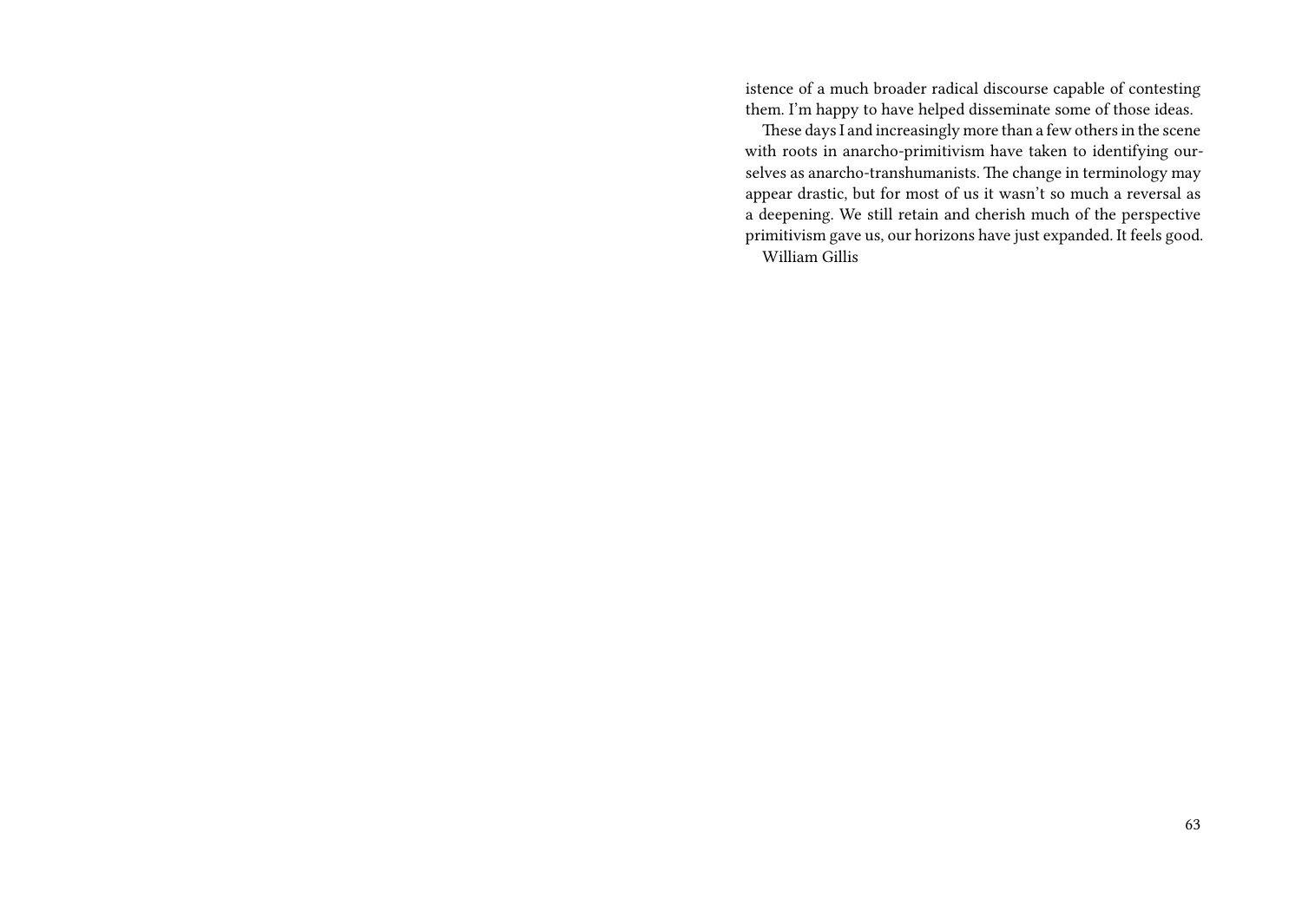Of course many primitive societies demonstrate anarchistic principles. Anarchy works! Get over it. It takes every last institution on Earth struggling 24/7 to even begin to blind us to such a basic social reality. Insofar as society even begins to function, it embodies a degree of anarchism. And, yeah, certainly some components of our society, both prehistorical and indigenous, were pretty decent. But why should that be good enough?

Those who remember the past are doomed to repeat it. Those who get wrapped up in the structures of the past will only operate within the structures of the past. If you only accept as possible what has already happened then, duh, any real technological progress past this point is impossible. But it's not. Looking back for ideas is wonderful, but let's not presume that the past has all, or even the best, answers.

#### **Afterword**

I scrawled these essays on napkins summer 2006 blitzed out of my mind at 4am in the back of a diner. It shows.The prose is tangled as all hell and shot up with the spray of five-dollar words my brain spits up when it can't find the right one. In my defense my young head was filled to the brim and riven with tension from my break with primitivism—I desperately needed to get it all down on paper by any means necessary.

Surprising they actually had an effect. Perhaps folks were just starved for any critique of primitivism thought more original than "that's impractical" and I just filled a niche at the right time, but traffic to my little site took off and soon I was finding lines requoted in random places, in foreign radical zines and twitter posts from strangers. Of course the direct footprint of these essays wasn't as big as I might have wished, but attitudes in radical communities have been shifting. Where certain primitivist assertions were once received uncritically, I find folks are now at least aware of the ex-

#### 62

# **Contents**

|                                                                        | 5  |
|------------------------------------------------------------------------|----|
| Biological concepts & Distinctions aren't Particularly                 |    |
|                                                                        | 7  |
| The biosphere is not inherently good, just highly dynamic              | 10 |
| Humans can choose our dynamics                                         | 14 |
| Role-filling is an ethical abdication                                  | 15 |
| Individuals flourish with increases to their dynamic con-              |    |
| nections $\ldots \ldots \ldots \ldots \ldots \ldots \ldots$            | 18 |
| Understanding is not dependent on process but capacity                 |    |
|                                                                        | 22 |
| Physical limitation inspires and triggers social oppression            | 25 |
| Spatial limitation ingrains social hierarchy                           | 28 |
| Communication and Freedom of information is neces-                     |    |
| sary for free societies                                                | 30 |
| It's impossible to speak of regional anarchy                           | 33 |
| Any society that embraces death will embrace oppression                | 37 |
| Technology can be applied dynamically                                  | 38 |
| We do not live in a closed system                                      | 45 |
| Hard though the struggle may be, the ease of partial vic-              |    |
| tories will always cost us more                                        | 53 |
| The new is possible $\ldots \ldots \ldots \ldots \ldots \ldots \ldots$ | 60 |
|                                                                        | 62 |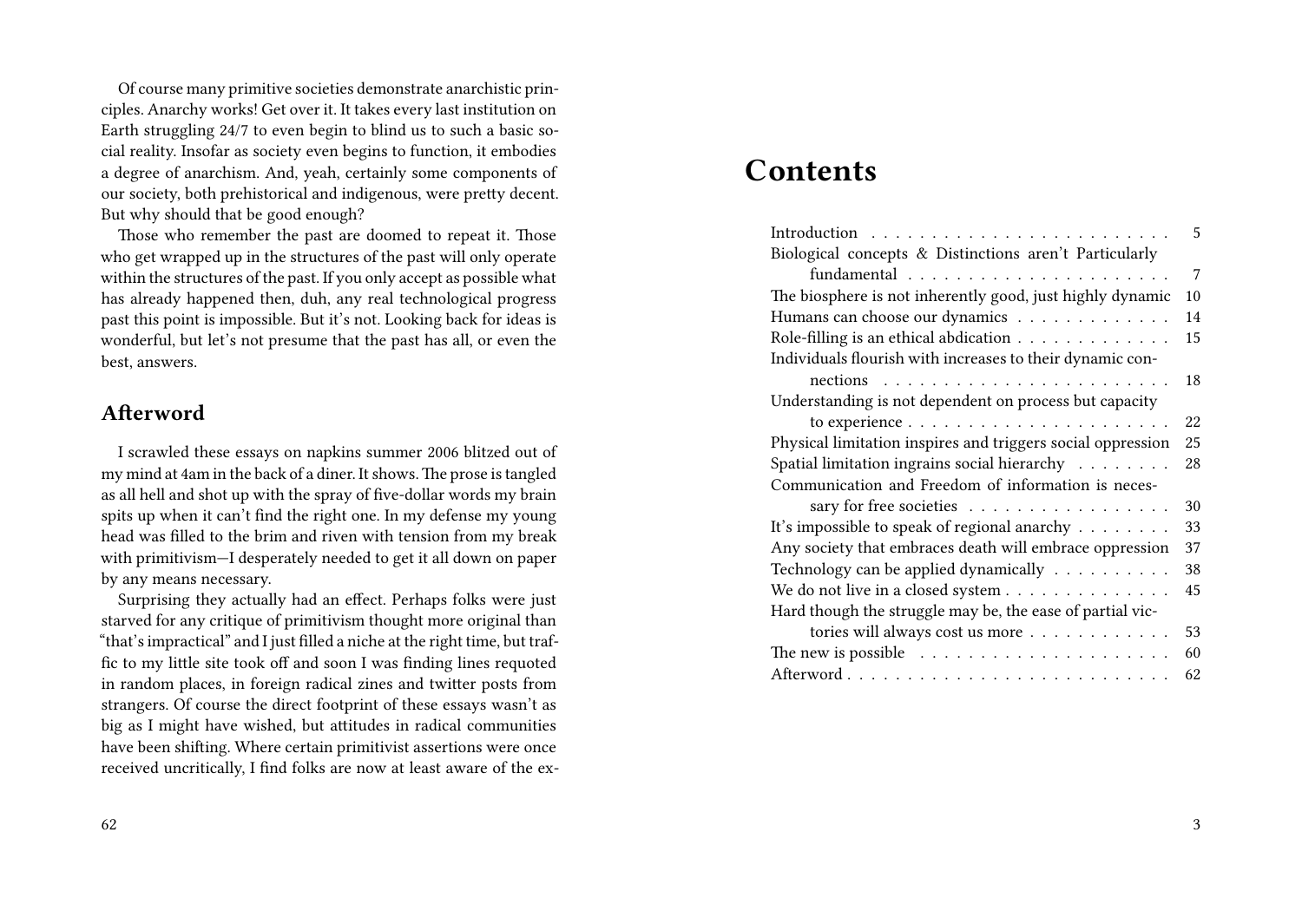tain immediate hope that red anarchism just can't match. (Except where red insurrectionists start sympathizing with certain showy authoritarian right-wing anti-imperialist terrorist groups, but we won't talk about that. Because it's too embarrassing.) Burning condos offers immediate gratification, whereas union organizing is a pain. Classical talk of an eventual international rising five hundred or thousand years from now is simply not as rewarding as a soonto-come Crash that reverts things back to the natural order of anarchy.

And, boy oh boy, does anthropology offer good case studies in the realistic effectiveness of anarchistic societies. But for those desperately seeking a glimmer of hope, the canonization of such societies has become far too instinctive and negative qualities pass without serious critique. Passing mention is made about "imperfections," without really seeking to address them. Part of this stems from an inherited legacy of "cultural anti-imperialism" that really functions as postmodernism and complete ethical abdication in disguise. (Although, to his credit, John Zerzan long ago recognized that postmodernism was in many ways antithetical to the primitivist project as well as to anarchism in general.) But the biggest part of this stems from the sheer relief of having actual anthropological evidence and being part of a far bigger story.

Faced with the daily pressure of seeking, discovering and defending ways forward, it's far easier to declare the universe on your side. Yes, formalized power structures piggybacked alongside our technological innovations, the archaeological record clearly shows that (although it also shows scattered examples of antiauthoritarian cities and agrarian societies throughout civilization). But non-formalized interpersonal power structures can be just as bad, if not more immediate and controlling. Our relations with other people don't have to be systematically oppressive to still be oppressive. And the controlling limitations of tribal life are very conducive to subtle but unbelievably strong power psychoses. Physical limitations both inspire and facilitate social oppression.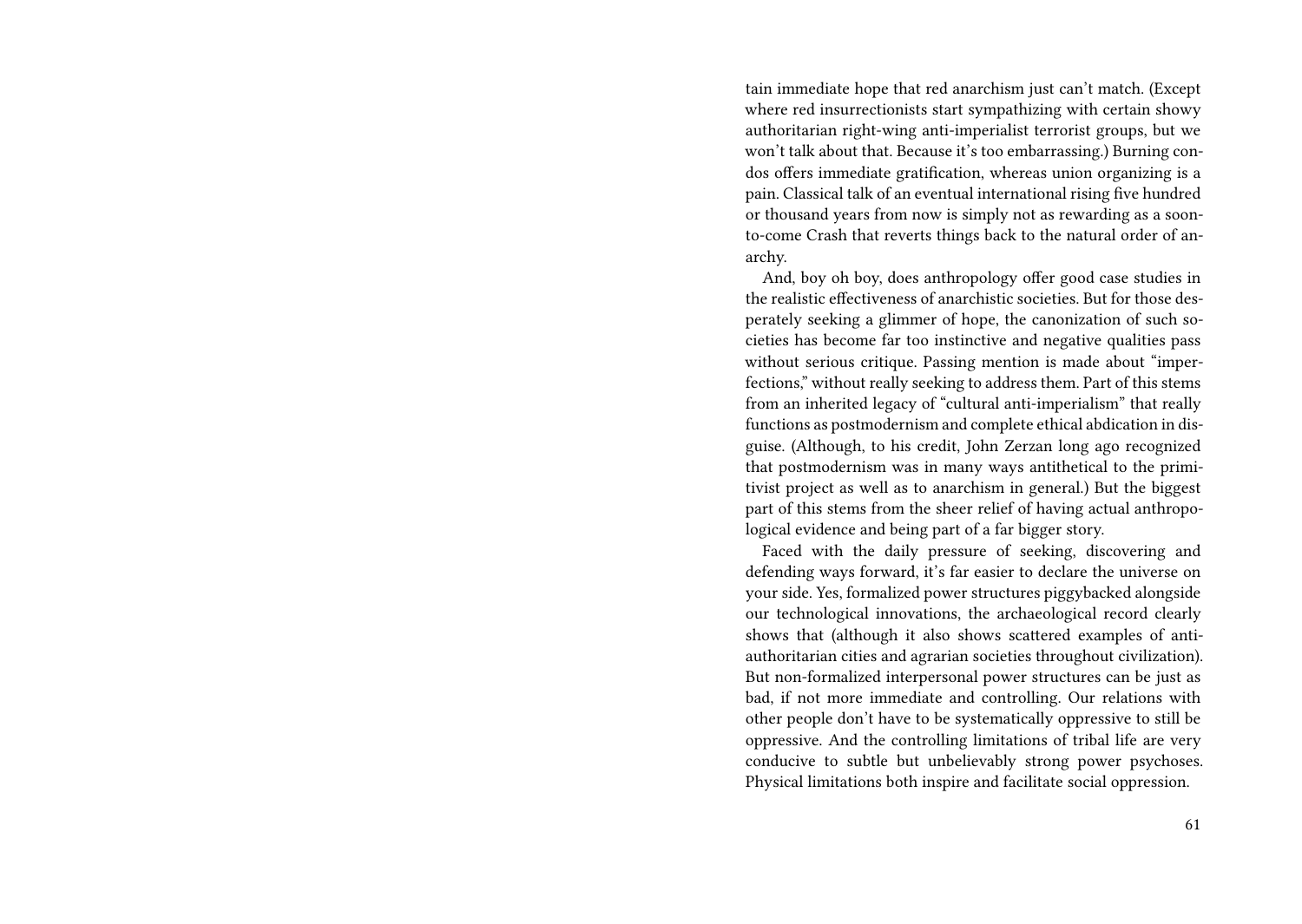against all odds, it is feasibly possible for good to actually win. All that's required is to, at the end of the day, have inspired each and every single one of 6.5 billion people to become full-fledged anarchists. To personally choose to throw away the power psychosis.

I've seen worse odds.

Knowing that we've got a shot. Knowing that we do have that choice. Knowing that we do have agency in the world. That's what makes me jump out of bed in the wee hours of the morning to punch the sky, climb dew-laden trees, dance through the empty city streets and cry out thanks to the stars.

Though there may be near infinite night around, even the smallest drop of light makes the darkness irrelevant.

#### **The new is possible**

The past has no monopoly on the possibilities of the future.

The perpetual self-justification of primitivism is that although six and a half billion people dying might be a bad thing, it's inevitable. The concept of the inevitable runs core throughout primitivism which plays perfectly into the nihilistic lethargy, but it's also somewhat of an inherent result given their theoretical focus on anthropology.

From what was originally a positive reevaluation that sought to constructively take insights from indigenous and historical societies, primitivism has become a self-reinforcing faith that our only options lie in the past.

The trap is a simple one, and particularly effective as our movement begins to institutionalize burnout. Certain primitive and indigenous societies offer undeniable proof of anarchistic principles in action and tangibility is such a mighty opiate as to leave further exploration and critique undesired. I know that these essays have been received by some as though I were kicking their puppy. Primitivism and green anarchy in general has gotten wrapped in a cer-

#### **Introduction**

Twenty years ago a group of Detroit anarchists began work on a new synthesis of environmental and anti-authoritarian thought. Distinguishing themselves from other burgeoning ecological movements in the eighties anarchopunk scene they sought to draw inspiration directly from our primitive roots. Anarchy, they declared, should not be considered in terms of an abstract state to be politically won, but rather a living experience and extensive historical reality. Reevaluating the ideologies and dogma of the classic anarchist movement they turned attention to the archaeological record and existing indigenous societies. By building on post-left critiques they passionately worked to bring attention to a much wider context and history of mental, social and physical expressions of totalitarianism. And finally, taking a stunningly broad stance that framed humanity's neolithic embrace of mass society in terms of the mythological Fall from Eden, the movement chose to target as a single whole both the virulent social hierarchies that accompanied the onset of agrarianism and the entirety of technological development since.

The radical core of a vast green anarchist awakening, anarcho-primitivism blossomed across the North American anti-authoritarian community and then beyond.

High-profile operations such as Earth First's creation of the Cascadia Free State to block old-growth logging built an international momentum around green anarchy. At the same time intellectuals like John Zerzan gained public exposure in defense and support of Unabomber Ted Kaczynski's anti-civilization politics. In the Seattle riots against the WTO primitivist group from Eugene stole the media spotlight. Today various bundlings of green anarchist thought have become diffuse and deeply integral in the broader anarchist movement and, despite some dramatically turning tides, primitivism still enjoys a significant influence.

Naturally this has provoked sizable criticism.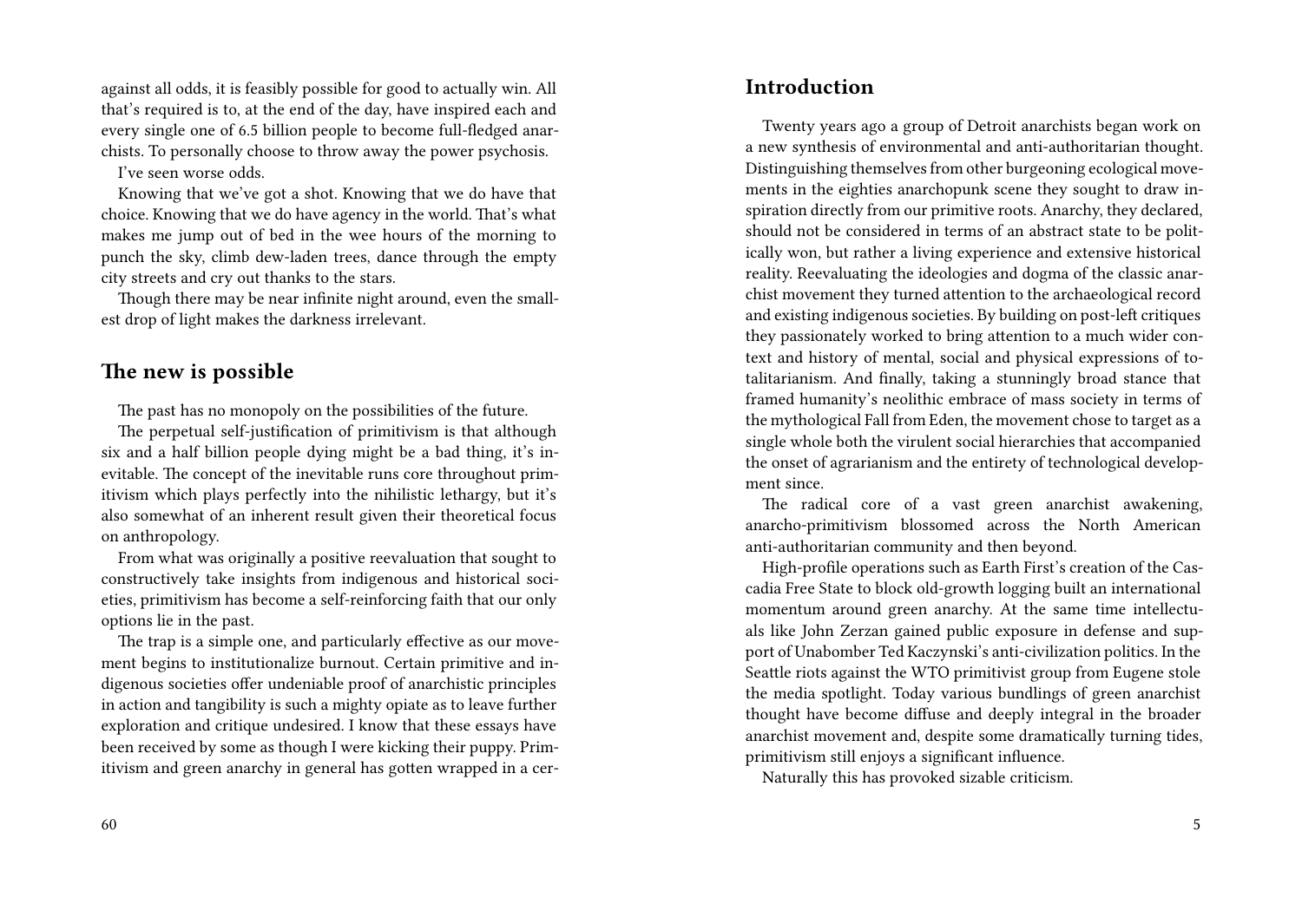Within the traditionally socialist and unabashedly leftist veins writers such as Michael Albert and Murray Bookchin have been repulsed at the movement's radical rejection of everyday basic technology and universally accepted constructs like language itself. And on the ground many activists deride a lack of engagement with or sympathy and awareness of social realities. Furthermore, identity issues and accusations of irrelevancy have plagued the mainly economically-privileged white anglophone movement.

Despite this, or perhaps because of these critiques and their limited nature, the primitivist discourse has continued seeping out to wider audiences beyond anarchism through things like the growing infatuation of liberal conspiracy types with peak oil and Derrick Jensen's popularization of ecological struggle.

Serious intellectual resistance, where it has come, has been less theoretically inspired than socially motivated. For many radicals the most tangible effects of primitivism have been cultural. Predictions of an inevitable and permanent crash of civilization have sapped the perceived need for revolutionary action and differing degrees of survivalist elitism have mixed with already rampant shallow and self-preoccupied competitive moralisms to the effect of even greater disconnect. A sort of DIY green capitalism has been recreated by certain radical circles in which presumably if you collect enough survival skills tokens you get to retire to your very own plush post-collapse bungalow with a panoramic view of everyone you ever had drama with dying.

This is obviously all very concerning. But, as with any political philosophy or revolutionary paradigm, the demographics and particular social consequences are far less important than what primitivism actually has to say. Neither extremism nor radicalism are ever reasons for rejection unto themselves, nor are even impracticality or a fumbled enactment – whatever tactics might be concluded from an assertion, if the underlying idea is inviolate, the consequence of it should not blind us to that reality.

nuclear missiles to vaporize the topsoil, despite an economic system beaten into every child at birth, despite orbital platforms that can trace the flight of dragonflies, despite mobile EMPs that can cause car accidents without trace, despite an unprecedented coordination between every major nationstate on Earth so that they can archive 95% of their citizens electronic communications… they dare not even mow us down with bullets.

We took Seattle and all they could use was clubs, pepper spray and tear gas. We held Oaxaca for half a fucking year and yet they were so afraid of public opinion they barely killed anyone. We kill cops in Greece, blow up banks, prisons and police stations on an almost monthly basis, and yet they barely dare to respond. We still have a union a million strong in Spain. For a few months we were Argentina. We gather armies and armed with nothing more than sticks evict the police from the streets of South Korea. We write code in our mothers' basements that destroy their desperate, last minute, multi-billion dollar attempts to control our technologies. We flagrantly run community centers, libraries, schools, factories, radio stations, and gardens in full view of the public in dozens upon dozens of countries around the world. We fucking outright, absolutely, 100%, unabashedly, militantly, and vocally, oppose every last power structure in the world. And they fight for dear life just to tap our phones. Because we are but the tip of billions. The radical blade of the entire world's conscience.

And despite the hundreds of fucked up psychotics who've had their hand on the keys to global annihilation we are all still here.

But let's be fucking clear here. We've never had anything but the slimmest margin of a chance. If you're in the movement even the slightest bit because you think it's inevitably or even likely destined for power, you're in the wrong movement. Get the fuck out now.

The point isn't that we're fighting a losing battle with next to no chance, oh poor martyrs us. The point is that we fucking have a chance. The sheer ecstatic, miraculous implausibility of that. That,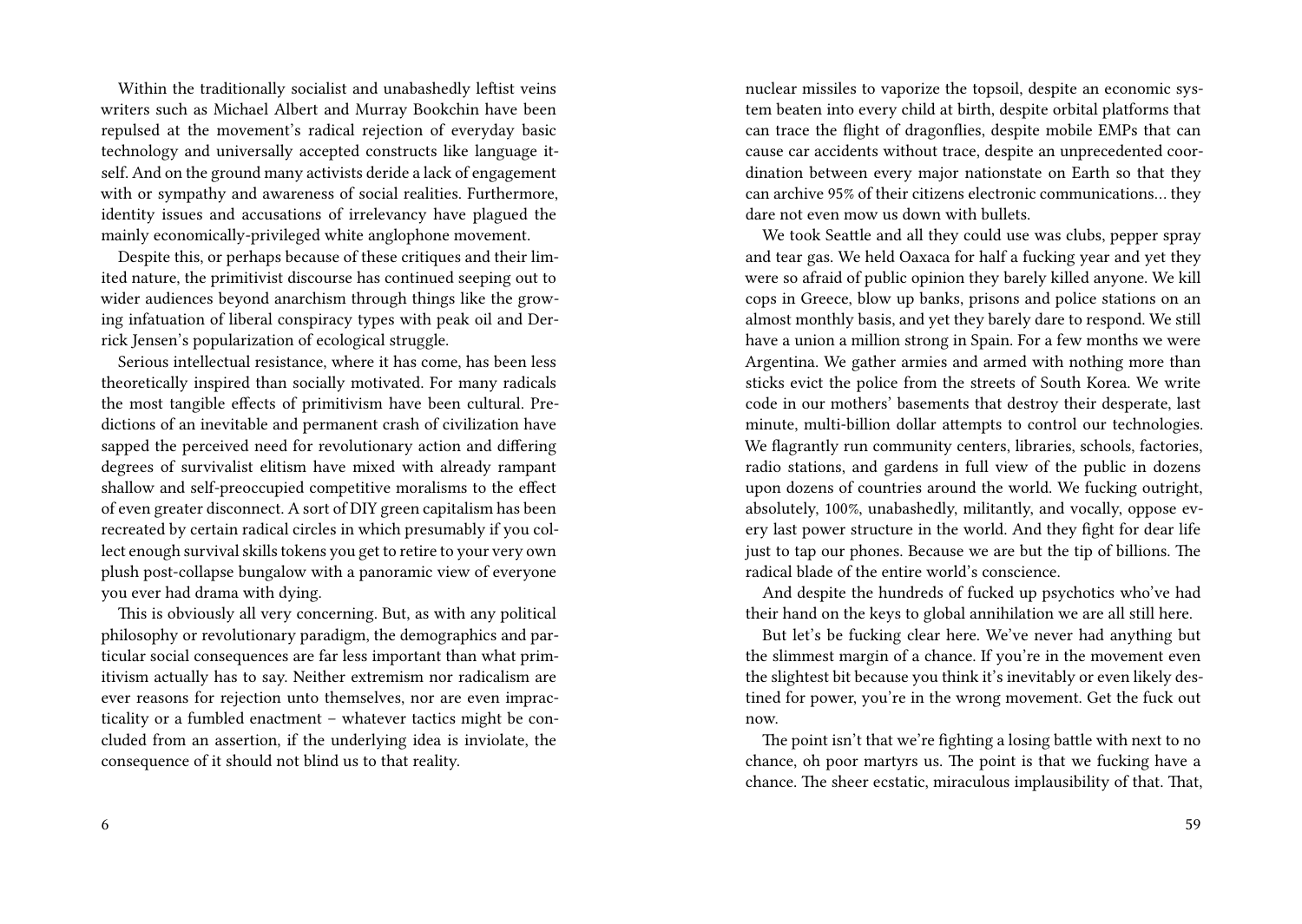nipresent there aren't any disgruntled folks to be cataclysmically angry about something.

We've got four possible futures: Complete Annihilation. Permanent Fascism. Permanent Post-Scarcity Anarchy. or Repeat Struggles Endlessly.

By embracing the drive towards more dynamic technology we reject perpetual struggle and try to chance it between the first three (not that Annihilation and Fascism are different in anything but cosmetics). If we go with primitivism and somehow survive the cracked bio-warfare labs we get Endless Struggle for a lengthy period followed inevitably by Complete Annihilation. The human drive for greater contact and deeper channels of experience will press up against the permanent technological limitations of a postcollapse Earth and conduct such physical limitation into the social realm. Oppression will be rampant.

But, yes, it will not even near the infinite amount of oppression we risk if we continue to pursue technological advances. As technology grows so do the stakes. Things run faster. Collapse, Armageddon, the Police State… one deviation and any of them could take the entire world.

But they're not the only ones.

The internet has seen far greater propagation of anarchist values than anything else in history. With every technological advance the struggle has been getting more intense. While the sane have built telescopes and phones, the abusive spouses and tribal elders of prehistory have progressively gained tanks and fighter jets. Hitler's Germany couldn't even begin to rival the insidious powers rife across the world today. But neither does the Spanish Revolution hold a fucking candle to the anti-authoritarian insurrection bubbling in every city in the world today. The strength brought to bear by today's oppressive power structures is utterly without comparison. And yet they aren't winning. We can march on Washington in an outright black bloc two thousand strong and despite a military that amasses in every every continent on Earth, despite enough

The actual argument behind anarcho-primitivism is fierce. It is intelligent and complex, yet beautifully simple at root… And it is ultimately wrong.

In giving flesh to these fifteen theses I seek not to call out the radical green movement wholesale. Nor do I mean to limit myself to some official orthodoxy of primitivism proper. Rather I mean to address several core and recurring strands of thought in primitivism today and the deep failings that have come to define it as a whole.

### **Biological concepts & Distinctions aren't Particularly fundamental**

It's no secret we, as a society, have a bad case of cosmologythrough-taxonomy. The industrial revolution in particular saw an explosion of categorization and demarcation between abstractions. From animal/vegetable/mineral we got sub-parthenons. phylas, compounds, infraclasses and a host of other cognitive divisions. It was a profound and expansive campaign of centralization and itemization and, like all others, it was mostly about control.

Just as has been true since the very first person mucked around with language: naming is power.

It was not enough to build a massive physical infrastructure by which to apply social hierarchies. Humanity itself had to be broken down and controlled. The greatest tools of coercion and control that had ever been available—the needs and frailties of our own bodies—were to be so thoroughly itemized as give charge to the second greatest tool of coercion and control: a religion.

Biology over-asserted its association with hard sciences like chemistry and physics and brought that unearned legitimacy to bear in the social realm. Even as forests were clearcut and species exterminated, Europe's expanding ecosystem of social hierarchy launched a barrage of taxonomic declarations to convince the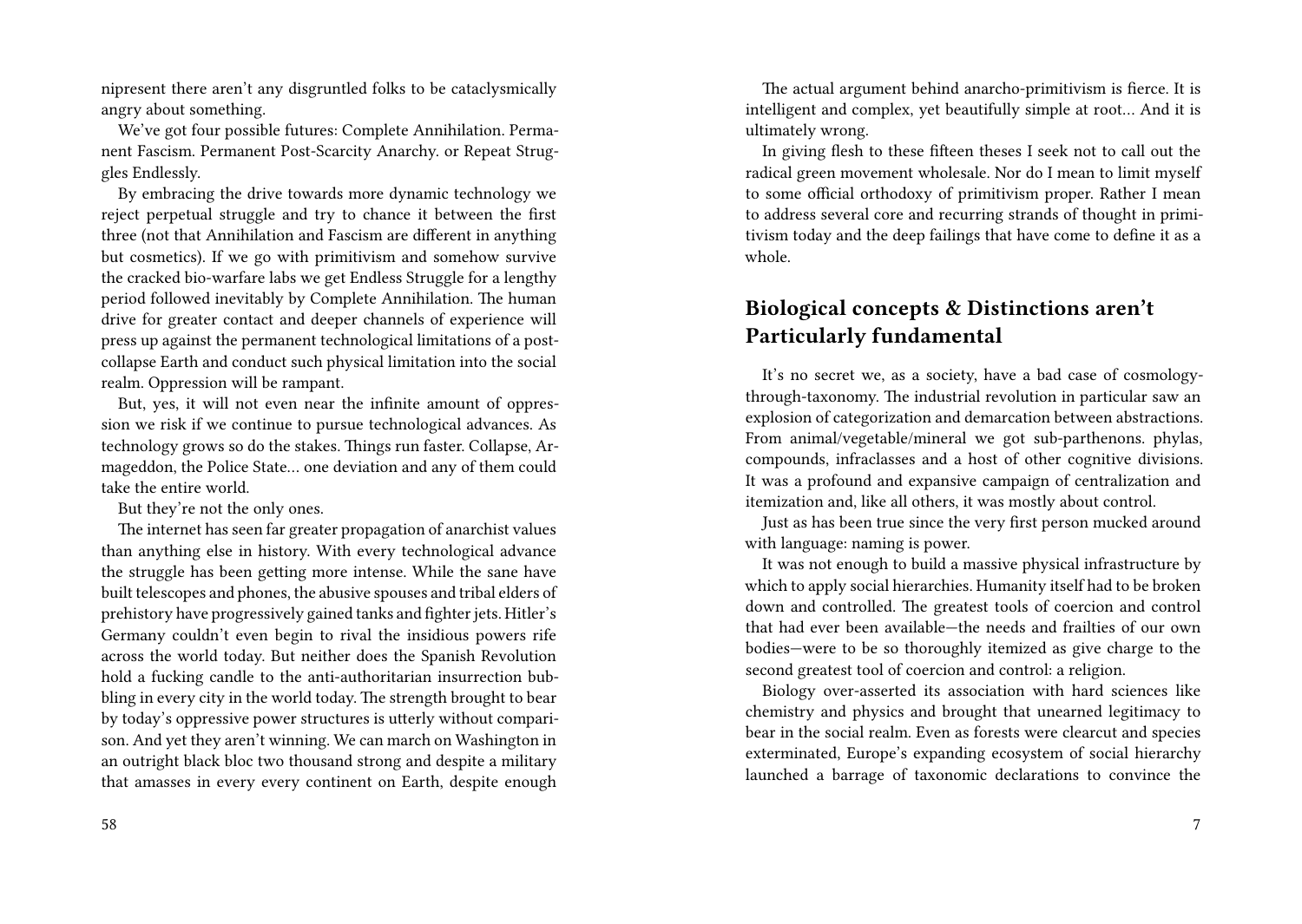people that it best understood their interactions, place and role within the world. We may not understand the processes killing you, but we can pick its name off a chart.

Though it gave no true strength, such taxonomic knowledge provided a numbing security. A sense of personal control over the world through the ingestion of structure.

The synthesis of this pursuit of taxonomy with the valuation of position and power can of course be seen in the constructions applied to race and sex. And "Social Darwinism" justified social stratification more broadly by applying emerging biological concepts as fully descriptive and absolute laws of nature in realms they had no business in describing.

The general assurance provided by taxonomy spurred an overreach that still deeply affects our discourse. Mainstream notions of ethics—long corrupted by the church to remove any foundation save appeals to authority— reacted to the increasing potency of biological explanations by simply swapping authorities. Nature was swapped in to fill the place of god. And the fulfillment of one's role set out for them by nature was positioned as the moral good. Homosexuality, for example, gets attacked for being "unnatural" more often than "unholy."

The early field of biology, as it was appealed to and applied in the social realm, excelled in layered complex arcana, rituals and miracles. What it needed was a touch of divinity, something that could be personally mystified until it swallowed up all existential questions. And then it would be possible to draw lines and slice up whatever was left on the metaphysical level. Thus the arbitrary category of "living" was canonized as an absolute on par with the charge of an electron, even though abstractions like "self-replicating system" were obviously subjective as all hell. We saw patterns that could be easily and pragmatically described and pretended they were prefect and fundamental descriptions. So the chemically subjective impression of "life" is declared to begin at conception, et cetera, et cetera.

ter biochemistry to the degree that we actually know what we're fucking with an incredibly potent window will open up to us.

Self-knowledge and agency in the workings of one's own body is a big deal, and unlike the destruction of public privacy it's hard to imagine any downsides to achieving having such. I mentioned how there's not even the barest of pretenses that primitivists are on the same side as transfolk. But birth control is an even bigger issue. Would you really trust your body with some herbal concoction? Oh, wait, nine times out of ten the primitivists hawking "indigenous" forms of birth control are talking about someone else's body.

Of course it's true that as things stand, with greater medical refinement, the lethargic small-mindedness of our current market would acquire greater potency. And, indeed, so long as a corporatist economy has a hierarchical stranglehold on technological development (which pretty much boils down to intellectual property), chances are we'll be fucked long before any honest, hardworking gene-hacker starts growing his own glow-in-the-dark butterfly wings. We all know it's probably only a matter of time before some GM foods haxored by a greedy and lazy corporate PhD spins out of control and kills us all. If corporate capitalism persists.

Which brings us to nanotech and decentralized fabrication in general.

On the upside we've got both the absolute end of scarcity and the fulfillment of the old dream wherein each and every "worker" controls the means of production individually. The production not just of model #12, but of practically anything they desire. …On the downside it means that one day each and every one of these "workers" will more or less have their finger on the button to Armageddon. Today one can make incredibly disruptive weapons if not outright WMDs with only a few thousand dollars. Imagine what'll be possible tomorrow.

So, yes, there's a tension there. A need to make the world a better place today, so that when such higher tech eventually becomes om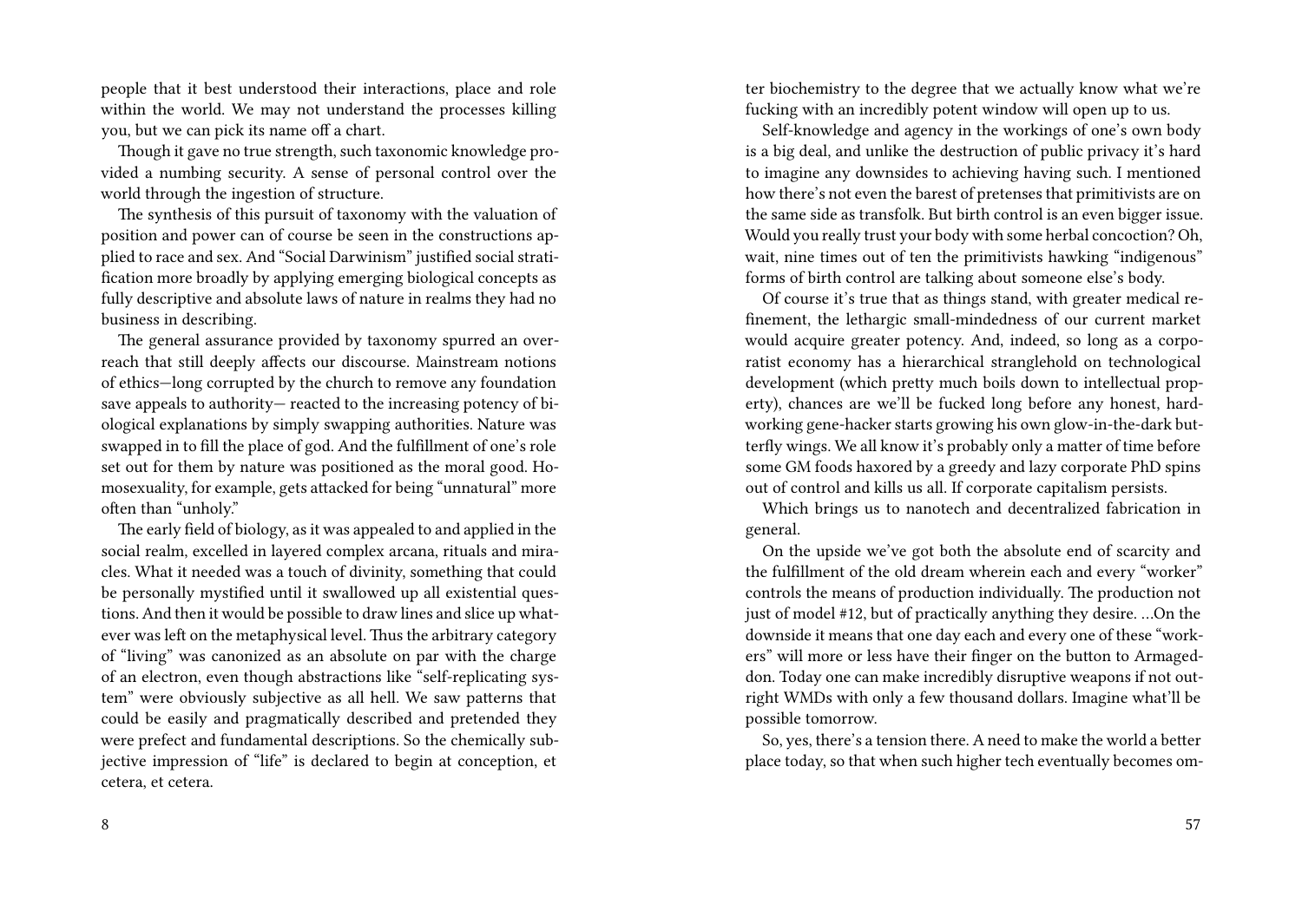will be progressively regulated into machinery and the sum structure will die a heat death, our unthinking bodies locked in step or something. It doesn't really matter. In the onset of global fascism, whatever its form there is a point of singularity past which we can only die. Don't believe that insipid shit about "so long as there is one beating heart." Let me tell you, they'll have a big fucking board displaying every heart that dares to beat. And then the robo-wolves will get 'em.

However, to the degree that our accelerating information tech is decentralized and access to it is equalized, our natural antibodies to abuse, oppression and control will engage with extreme efficiency. The externalities of our actions will become instantly apparent and there the "tragedy of the commons" will cease. It's worth noting that, in the absence of centralized power, individual and consensually arranged mutual privacy will continue. So long as anonymity is publicly desired in any venue, basic market forces will supply it. But it won't help you get away with murder. The main result will be that, since access to any information desired will be distributed and truth commonly valued, it will be practically impossible to rule or coerce others.

Authority is derived from information scarcities and a postscarcity society would annihilate the very concept of state secrets. Freedom of association and basic tools of defense would make prisons and, in fact, all retributive systems of "justice" starkly purposeless. Through uncountable processes the desire for freedom and social connection would make any anarchy so effective as to make even the very idea of sitcoms seem insanely dystopian.

…Which brings us to the second field of technological advance, self-knowledge. As medical knowledge moves out of the bumbling script-kiddie realm and into actual understanding, we'll gain such strength and security as to instantly abolish almost every major cultural -archy. Sex, "race", gender, prehensile-tail or no prehensiletail... all that stuff will dissolve. The most immediate physical limitations that facilitate power psychoses will give way. When we mas-

56

The churches bought in real fast.

Yet if self-replication is somehow an entropy-breaking signature of a divinely separate force, what of the stars? They grow, collapse and, in doing so, seed their own re-growth among the nebulae. Every piece of matter around us is part of that cycle. Likewise, a mystification of the information patterns of DNA breaks down in the form of RNA and quasi-nucleaic-acid carriers on the frayed edge of what's a complex molecule and what was declared easily recognizable by a lab technician. What counts as the "sameness" between one cell and another?Why not include the sublimation of minerals?

It can seem an inane difficulty, but these notions come to bear again and again in our political and ecological discourse in ways that can be deeply problematic, yet are rarely called out.

One tradition of primitivist thought appeals strongly to the notion of "complexity", something well defined in say computer science (where the arbitrary abstractions we choose automatically have real meaning), but not so clear-cut in the realm of cultures and biomes. You get authors like Jason Godesky arguing points that depend on humo sapiens being more "complex" than dinosaurs and dinosaurs more complex than say coral reefs. But for what definition of "complex"? We judge complexity based on how many "parts" we see in a system, but what exactly constitutes a part is itself hugely subjective on anything other than fundamental particles. We chose to talk and think in terms of particular abstracts agglomerates based on how useful such schemes are for us, not because things become suddenly magically more than the sum of their parts at say the cellular level. If dinosaurs are considered "less complex" than primates it's because we have more intricate naming systems for physical and behavioral details closer to our own experience. But from another perspective a coral reef can be seen as far, far more complex than a human being.

My point is that significant abstraction based in such taxonomies can end up worse than useless. While on a some levels—in the pragmatic service of some goals—they can be useful, we need to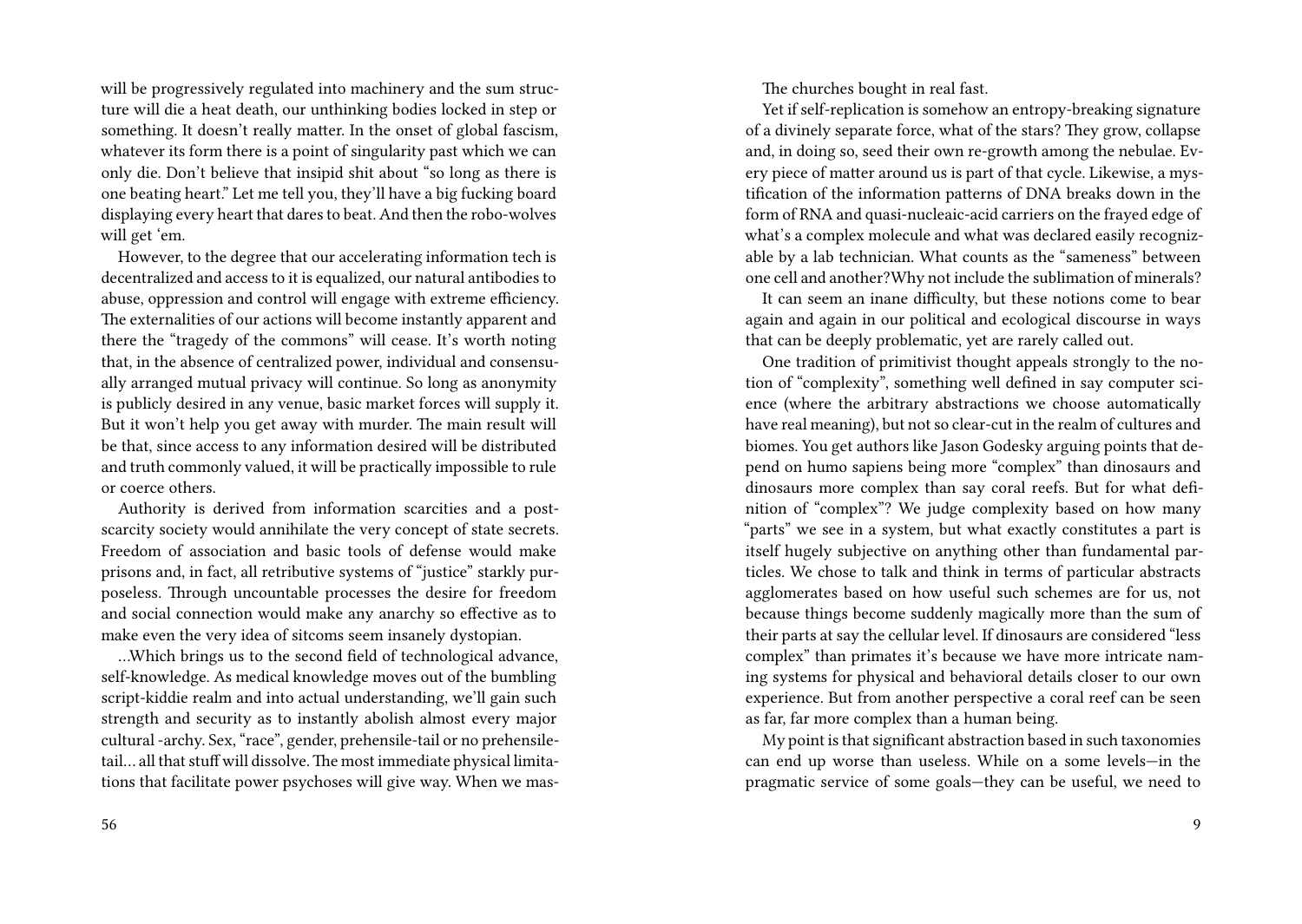remain explicit about those constraints. There can be just as much, say, fundamental "diversity" between a given spotted owl & lemur as between two lemurs. Narrowly focused on similarities between patterns of DNA or macroscopic physical trends in physiology, our concept of "diversity" might even be applicable in the way we want it to be. But it won't necessarily get us beyond the assumptions, the working parameters, and the social hierarchies a given taxonomic framework is couched in. It's all too easy to slide into making too much out of false dichotomies between 'living' and non-'living' systems or 'natural' and non-'natural' arrangements.

While pragmatic on certain levels of discussion, abstractions of any deep ethical, ontological or existential significance that are predicated on Biology's conceptual distinctions are likely to be deeply problematic. Instead of copping out with loose and ultimately arbitrary abstractions, it behooves us to think in terms of the exact particulars and only speak of systemic distinctions that are grounded in objective fundamentals.

### **The biosphere is not inherently good, just highly dynamic**

Between the solar wind and its molten iron core, the Earth has a thin layer of water and nitrogen. Around 3.5 billion years ago, after the planet finished aggregating, this layer of fluid locked into a sort of homeostasis around the solid mantel. The various elements caught up in this turbulent process were forced into far closer interaction than they'd seen as dust between the stars. Due to the nature of the planetary formation much of the surface experienced large and decidedly uneven outbursts of energy. Unusually extended molecules were formed and destroyed as fundamental particles followed entropy to lower energy states all while pressed up against uncountable trillions of their fellows.

10

Though primitivist societies may be more oppressive, such doesn't change the basic physics of our biosphere. Technological change is needed.

It's a pretty common flippant assertion on the part of primitivists that the only endpoint for technological advance is a nightmare of fractal chaos and mechanical death. I think this is some pretty fucking ridiculous immature masturbatory nihilism. Certainly our technologies could go all kinds of nasty places. But I don't think the "upbound technological curve" that futurists speak of these days is heading in any of these directions. And I certainly don't think a world of infinite technological possibility would make fascism an inevitability.

If we are to presume continued technological advance in the general direction of greater dynamic integration, we must consider the consequences of more fluid information technologies, mechanical refinement and biochemical mastery. (We can more or less ignore transportation tech, as it doesn't matter where or in what context we locate a society, these same basic realities will remain.)

As far as information technologies go, it's obvious that advances will progressively bring about the dissolution of public privacy. Everything you do in the presence of others will eventually be able to be remembered in perfect clarity and such memories instantly transferred to others. Inert matter will evolve a deeper capacity for recording. Our footsteps will be apparent to anyone who cares to look.

To the degree that the government or any power structure manages to secure control over this process they will gain absolute power to define truth. And, of course, absolute knowledge of their constituents. Which will threaten to permanently quash any semblance of resistance. Though some distorted liberal populist democracy might survive in such a state for as much as a century, the fascist tendency will evolve the institution rapidly. And if the state successfully eradicates the grassroots development of rival technologies, permanent perpetual fascism will be assured. Humanity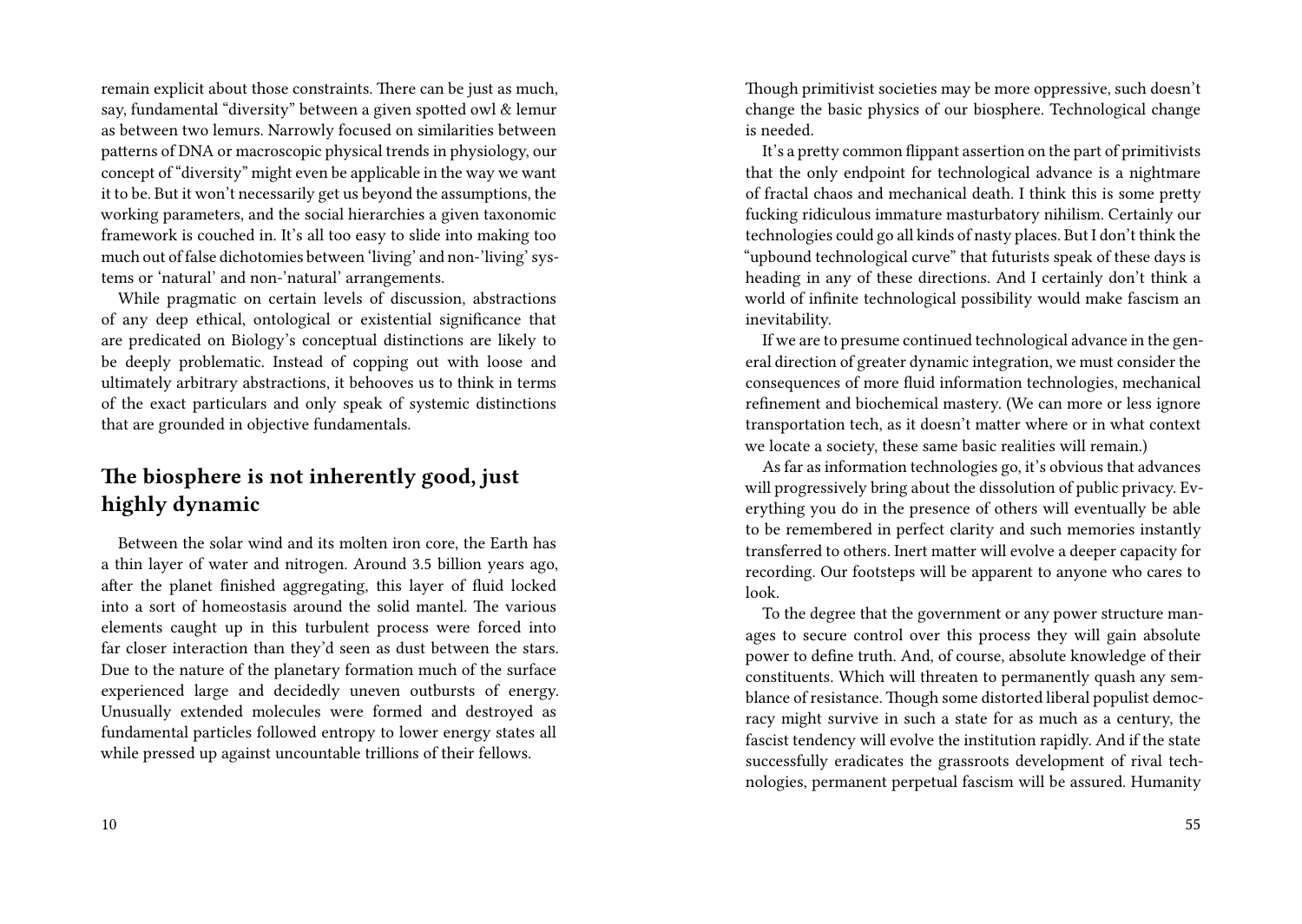Primitivism today exists at the nexus of a modern trend in Anarchism to embrace only what's "winnable" and dismiss the rest. The consequence is a race-to-the-bottom in laziness. How to get the most dramatic of victories with the least expenditure. The crash, of course, is the natural endpoint of such regression. The promise of massive social change with almost zero personal exertion. (And cinematic scenes of explosions and mass struggle are always more aesthetically pleasing than tame FNB gatherings.)

Don't get me wrong, the problem with collapse is not that it's too easy a solution (no one should have to bleed to see change in this world, martyrdom is for nihilists, people who give a shit what others think about them and closet authoritarians). But even if we are to momentarily ignore the fact that it's impossible, the primitivist dream paradise doesn't go far enough. The nature of The Crash sets permanent limitations to future generations. If logging CEOs don't give a crap about humanity 500 years from now, primitivists most definitely don't give a crap about humanity 100,000 years from now. Because somehow violently murdering 6.5 Billion People to supposedly make a better world 500 years from now at the expense of our ancestors longing for rocketships when the next meteor hits is supposedly better than killing off some spotted owls to make a quick buck for one's family. Christ. Even thinking in those terms gives me a headache. I honestly have no clue how the collapse cheerleaders can sleep at night. …They're certainly not sleeping with transsexuals, epileptics, women with small birth canals, or anyone alive thanks to continued surgery, medication or mechanical assistance.

So if not collapse, and not some sort of draconian social imposition of arbitrary technological limitation, what are we left with?

Well, right away let's make clear that a stasis with our current technology via some unmitigated classical left-wing anarchism would be unsustainable. Never mind that work is hierarchy in action, the very factory infrastructure that many syndicalist and communist or schemes revolve around is utterly illogical.

Eventually the most violent energy outbursts died down and the resulting elemental muck settled into more efficient and locally sustainable patterns of relational structure. The free-floating O2 molecule became a quite popular pattern of arrangement as erosive molecular aggregates liberated it from the surface's iron rocks. Another popular arrangement that stood the test of all those trillions of interacting particles and molecules was the amino acid. Of course, this was a far broader generalization of inter-atomic structure and, unlike the simplistic O2, its existence depended on a much higher degree of interaction with the surrounding muck. Such increased interaction, in fact, that, as entropy played out the Earth's ocean/atmosphere, it emerged primarily in close conjunction with much larger agglomerations of closely interdependent molecules. In the background of all this an almost unnoticeable mass of sugars rolled themselves out and transmitted structural information to their surrounding proteins. The planet cooled and these sluggish uber-massive molecular arrangements gained ground against the more fiery radical arrangements of yester-eon. Today about two trillion tons of matter on the surface of the earth is intimately associated with these deoxyribonucleic acids. And the sum total of these fluidly interrelating positional structures of matter is today referred to as the Biosphere.

There are many cosmically descriptive attributes that could be applied to this planet's scummy outer film, but the most important is by far its dynamicism.

Neither an expansive vacuum of distant, weak and slow interactions nor a positionally locked, brittle over-structure, the biosphere is characterized by relatively in fluid change. That is to say interacting forces play out with significantly sped up changes in relative positions. Of course that's not to ascribe to it the properties of some perfectly dynamic super-fluid.

Rather, the Earth is simply dynamic enough to buffer the emergence and mobile propagation of rough, low-density information structures. Like us.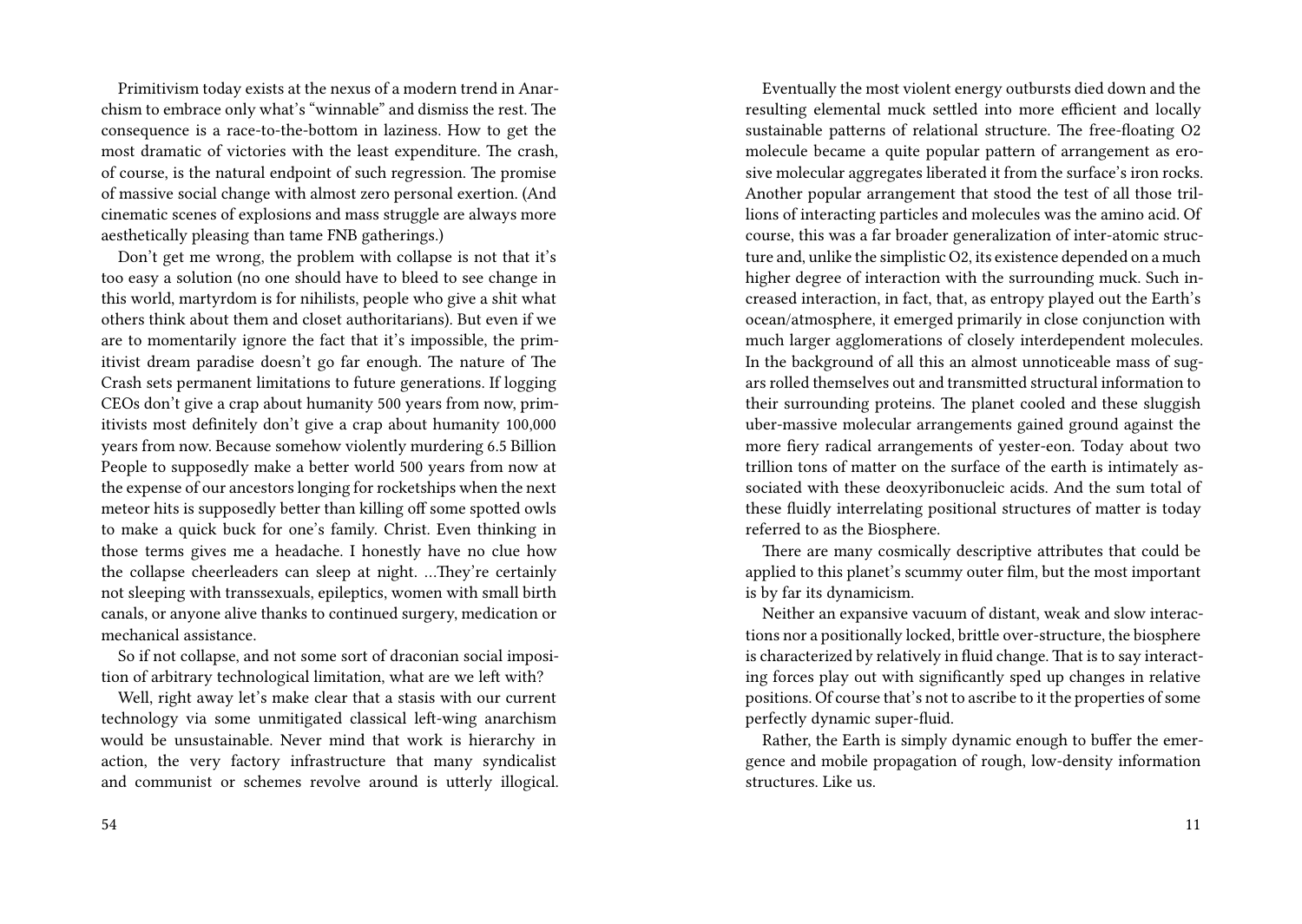Our biosphere is organized in stratified layers of fluidity. From particles to molecules to cells to organisms. Given any arbitrarily limited system and the intention to convey information in the form of spatial relations able to withstand externalities, some fluid behavior is crucial. Those arrangements which survive and flourish in such dynamic systems do so though grassroots propagation. And the resulting landscapes are characterized by redundancy. By coalescing into autonomous actors they achieve a sort of distributed adaptability that morph around blunt obstacles and seep into their surroundings.

Compared to a rock, a puddle of water is very dynamic. A maple tree's probably going to be a whole lot less dynamic than the puddle of water. But the rock's not going to do much at all.The information structure contained within the arrangement of its particles isn't really going to apply itself to the surrounding world as be applied upon.

The rock, of course, can store quite a bit of positional information. These days we, as a society, spend quite a lot of time saving porn and MP3s to rocks. Because, it's worth pointing out, the structures in the rock generally don't spontaneously flow apart. At the same time, however, such brittle frozen structures are incredibly unstable in the face applied contact and motion. But that's okay because though dynamic systems erode entrenched structure, there are still ways to convey and apply positional information.

The maple tree's DNA, for example, in proportion to its total resulting weight, may not pack away an impressive number of gigs per cubic inch. But it preserves and applies such informational structures in such a way that an ipod, abandoned on mountainside, would be hard pressed to match.

Through dynamic engagement with environmental complexities, structure can be rooted with more survivability and consequence than a less dynamic one would find. The structure of a hunk of concrete is not very dynamic, and a brittle hunk of as to dissolve regional oppression and authoritarianism. Furthermore, and here's the absolutely critical component, humanity will become truly distributed and redundant rather than intractably interdependent. No longer trapped within a biosphere pressed between walls of desolation and rigidity, we'll finally shed off this mistaken iteration of sedentary life and return as hunter-gatherers between the stars. Tribes of lessening of material interdependence, much larger sustainability and thus larger market pools for anarchy to blossom. With perpetually plentiful resources for every diverse desire.

Contrary to popular assertion, we are not machines grinding out the inevitable, consequences of our environment, ultimately controlled by everything around us. We are neither mere products of our food supply nor inconsequential components of an already written collapse. We're smart people and we can make choices. We can reach out, explore, learn and we can invent. We can choose connection rather than isolation and we can choose to see the externalities of our actions clearly. We do not yet live in a closed system. There is still hope.

Asserting otherwise does more than buy into insulting social mechanism, it develops and reinforces such.

### **Hard though the struggle may be, the ease of partial victories will always cost us more**

Demand nothing less than everything and take whatever you can get. But don't take at the expense of gaining further ground. It's a simple premise. Take pie, but don't trade way any hope of taking the pie factory in the process. Take whatever scant freedom they allow but, for the love of god, don't ever cease fighting for infinity. We have a cuss word specifically set aside for people who do that: Liberals.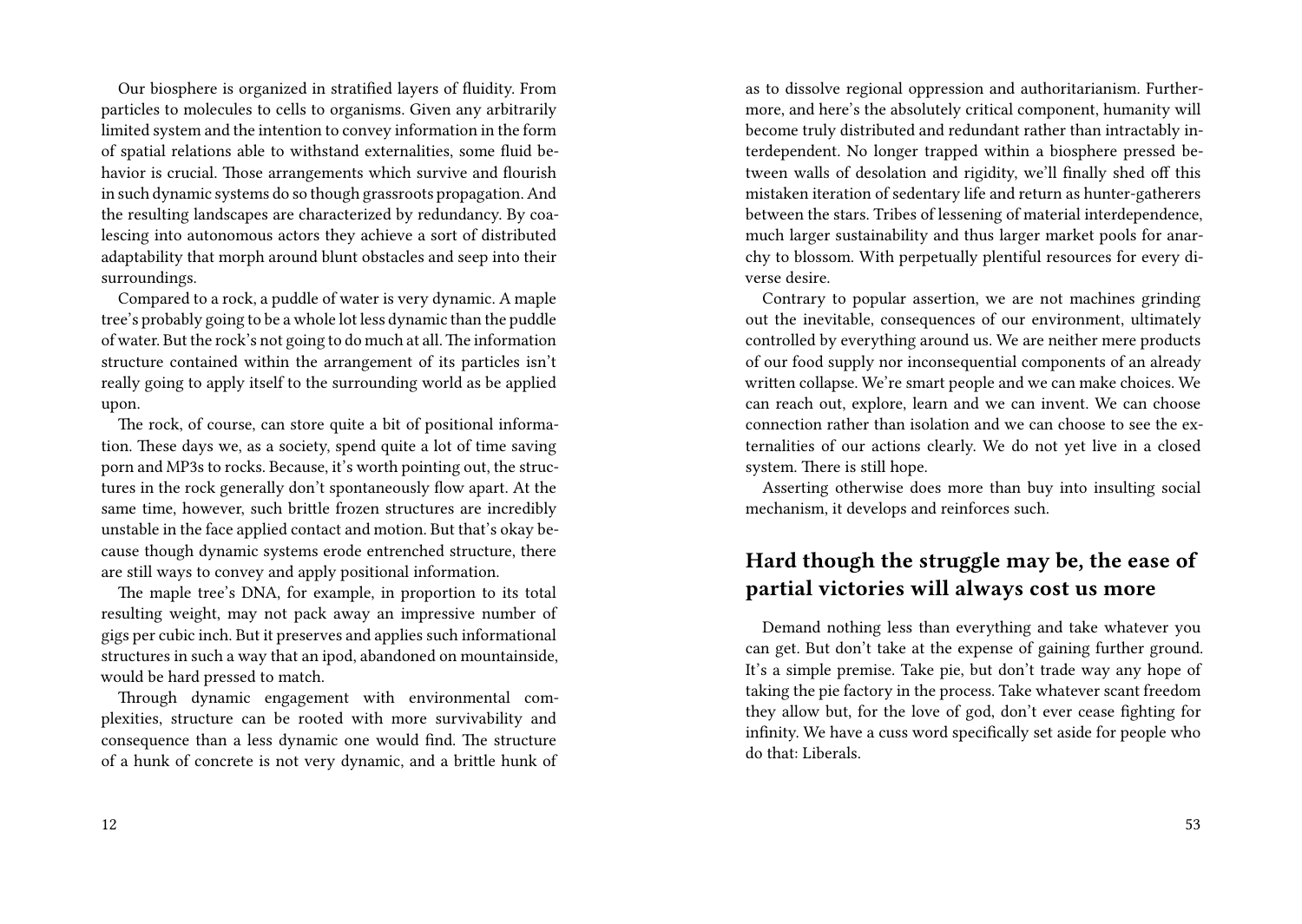There is no magical restoring force of equilibrium in the biosphere to something in any way compatible with life, much less humanity. The "natural state of things" is a vicious myth propagated by the church of biology. There is no real probability that, come a collapse, there will be a role for us or anything like us. And there certainly won't be in a few more million years.

To embrace that is to embrace death. To push our dependents, the rest of society, our own dreams and desires beyond a periphery based on their relevance to immediate physical guides. To embrace role-filling within constraints. To embrace limitation. A finite set of possible existences. A normalization away from contact, experimentation and evolution in favor of immediate usefulness, our functionality as biological cogs.

The psychological and sociological effects of acceptance alone are reason alone to fight the crash till our last breath.

But hope is more than rational, it is almost justified.

The limitations presented by the Earth alone are not reasonable guidelines to the future. Vast and significant social forces, both authoritarian and anti-authoritarian are very much in the processes of following our desire for contact beyond our immediate puddle. And the consequences of such are anything but disregardable. Closed system analysis is simply an insufficient basis for declarations of inevitability.

Furthermore, such space expansion is far from a simple postponement of the same story. It's simply impossible to apply the systematic tendencies, constraints and realities of Earth to the heavens. Even if we do decide to expand rather than just utilize astral resources as a platform to fix our relationship with the biosphere, relativity will immediately quash any empire building or any centralized civilization. You see, the very nature of space-time dissolves rigid structures on truly macroscopic scales. There can never be any galactic empires (even ones that later crash from diminishing resource returns). It's impossible. Yet at the same time there can still be connection and enough individuals immediately connected

52

concrete embedded in a far more dynamic system will not last very long.

The positional structure of say, concrete overpasses, doesn't have as strong a history of dynamic participation in the Earth's scummy outer film as say, humanity. And, as the human body is an emergent structure highly interconnected and participant within a rather dynamic system, our own structures are somewhat colossally interdependent with all the other watery stuff whirling around us.

From our vantage point as homo sapiens, the Earth's dynamic system usually looks great! But let's remember that there are no huge metaphysical engines driving the whole thing just to sustain the crude information structure of 'humanishly' arranged deoxyribonucleic acids bumping about in scummy water sacks. The Earth wasn't made for human bodies. Human bodies were made for the Earth.

And all that means is that our template survived two million years of stabbing rabbits to death and picking strawberries. It does not mean that going back to stabbing and strawberries would still cut it for us in another thousand years (even if we had never taken up our new dastardly practice of planting carrots and wheeling around carts). Who knows? Fact of the matter is some dynamic turbulence in the Biosphere could spontaneously wipe us out any day. Following our original position within the greater biosphere (even with some mild evolution) guarantees nothing. It is simply an informed shot in the dark. Good chances but a rather hands off abandonment to fate.

Yet, at the same time, it should be so obvious as to go without saying that suddenly slapping concrete over  $1/10^{th}$  of the Earth's surface will almost certainly effect a non-human-friendly result. No matter how many of your summer homes you make out of cob.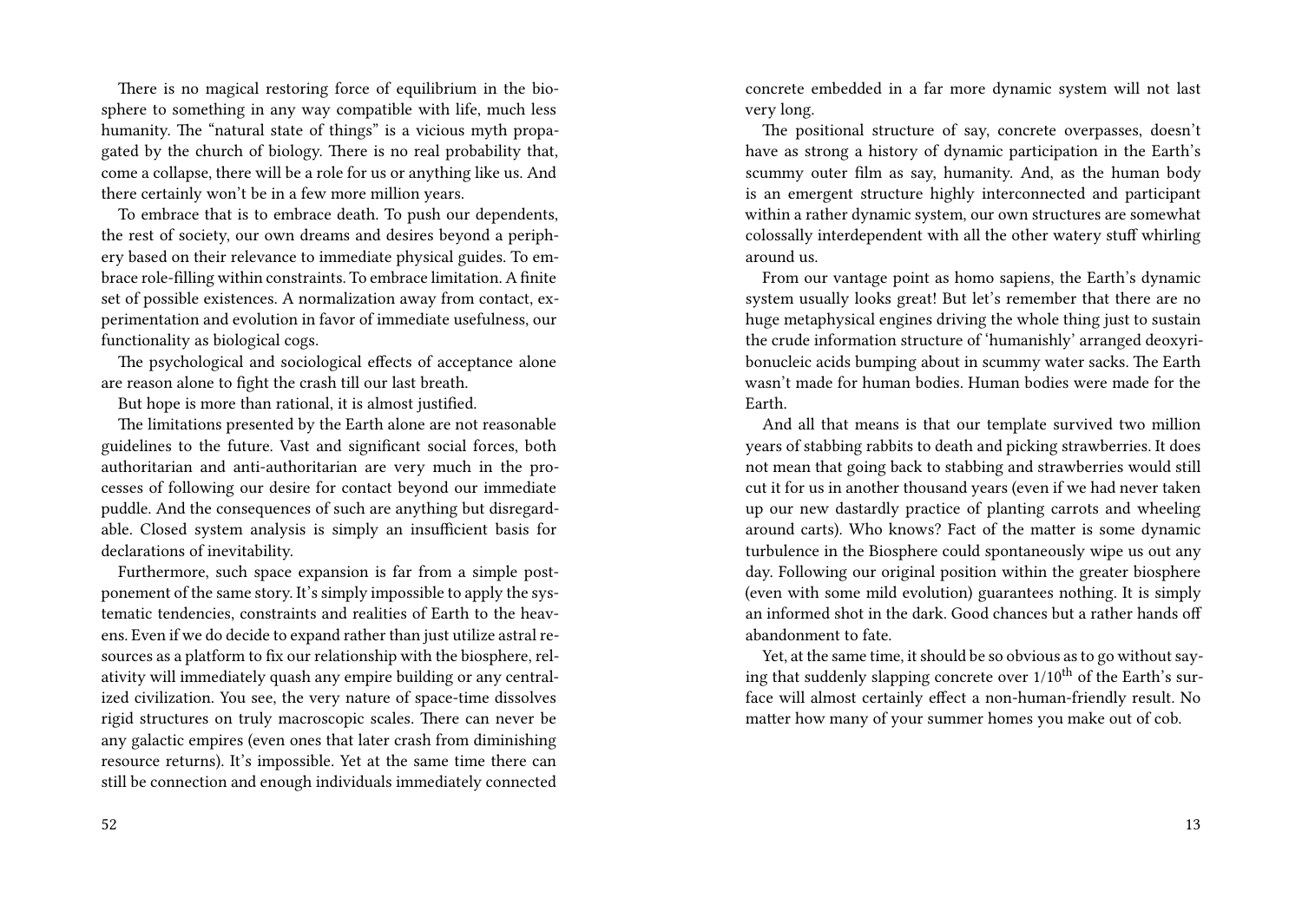#### **Humans can choose our dynamics**

We exist immersed within a dynamic system and remain deeply dependent on its conditions. At the same time there's no denying that we can affect both our local conditions and the system as a whole.

On the face of it, this appears to present us with the two extremes: We can strive to interact with our external environment in as close to the same manner as worked twenty thousand years ago. Or we can seek different ways of engaging with it.

To the degree that we choose the first, we throw up our hands at the thought of out thinking millions of years of evolution. Uncountable trillions of calculations were involved in the formation of our bodies and ecology. Granted, the Earth isn't finished processing through all the fluid interactions of its scummy crust—and when it is, there will be nothing left—but, in the short term, it's certainly amenable to assume that enough of the overarching patterns of equilibrium involved in our upkeep will be maintained for a few dozen more millennia. …Provided we continue to participate in roughly the same manner.

The second option, deviation, is, at least evolutionarily, a great tactic. But the most efficient processes of evolution take steps inversely proportional to the evolving structure's size. The greater the trial, the greater the error. Large scale structures have more net components involved and thus more points of interaction with the external dynamic system. A single misstep has larger consequences.

The best way to sneak around this dangerous process of physical trial and error is conceptual modeling. We can think through possible changes to way we interact with the world. We simplify perceptions into cognitive structures and then allow them to evolve against one another in our minds. The resulting successful structures we then translate back into external form.

This is technology.

Furthermore, any serious technological collapse will bring with it a vast ecological collapse.

And it's a perfectly reasonable possibility that humanity, or even mammals, will not survive such. Never mind the very real possibility of nuclear winter (and no, your survival skills are not going to be able to protect you from that kind of radiation) or the windows finally cracking on the Pentagon's biowarfare lab, the plain and simple reality is that we're in the middle of the greatest alteration to the biosphere since before the fucking dinosaurs. And, as the computer guts decompose in the abandoned suburban homes, as the last bits of localization self-imposed by our civilization's infrastructure breaks down and the sheer energy of our chemical blasphemy finally merges into Earth's outer fluid, a fucking gazillion butterfly wings are going to flap with all their might. As the biosphere's non-linear dynamics reaction to these last few centuries of sudden and violent alteration plays itself out, the biosphere is going to change in a big way. You don't make that degree of drastic chemical and macro-physiological revisions without expecting turbulence. Whether or not we peaceably and instantaneously evolve past fossil fuels tomorrow or all die in some mega-collapse, the effect of the shit we've been stirring into the pot is going to become more pronounced. And on a biological level this is going to be catastrophic. See the only defining feature of the biosphere is that it's dynamic. A big bundle of scummy fluid. Taxonomic conceptual structures like "interdependent networks of species and fauna" are just incidental arrangements of macroscopic structures. Fuck, what makes you think DNA will naturally survive into the next iteration of the Earth's crust?

The Earth's scummy surface is just going through one mild iteration of entropic chemistry. Frail semblances of repetitive structures and mild plateaus in overall energetic interaction do not make for any realistic security. And with the rise of our civilization we've just kicked the shit out of whatever momentarily normalizing patterns may have been buffering us.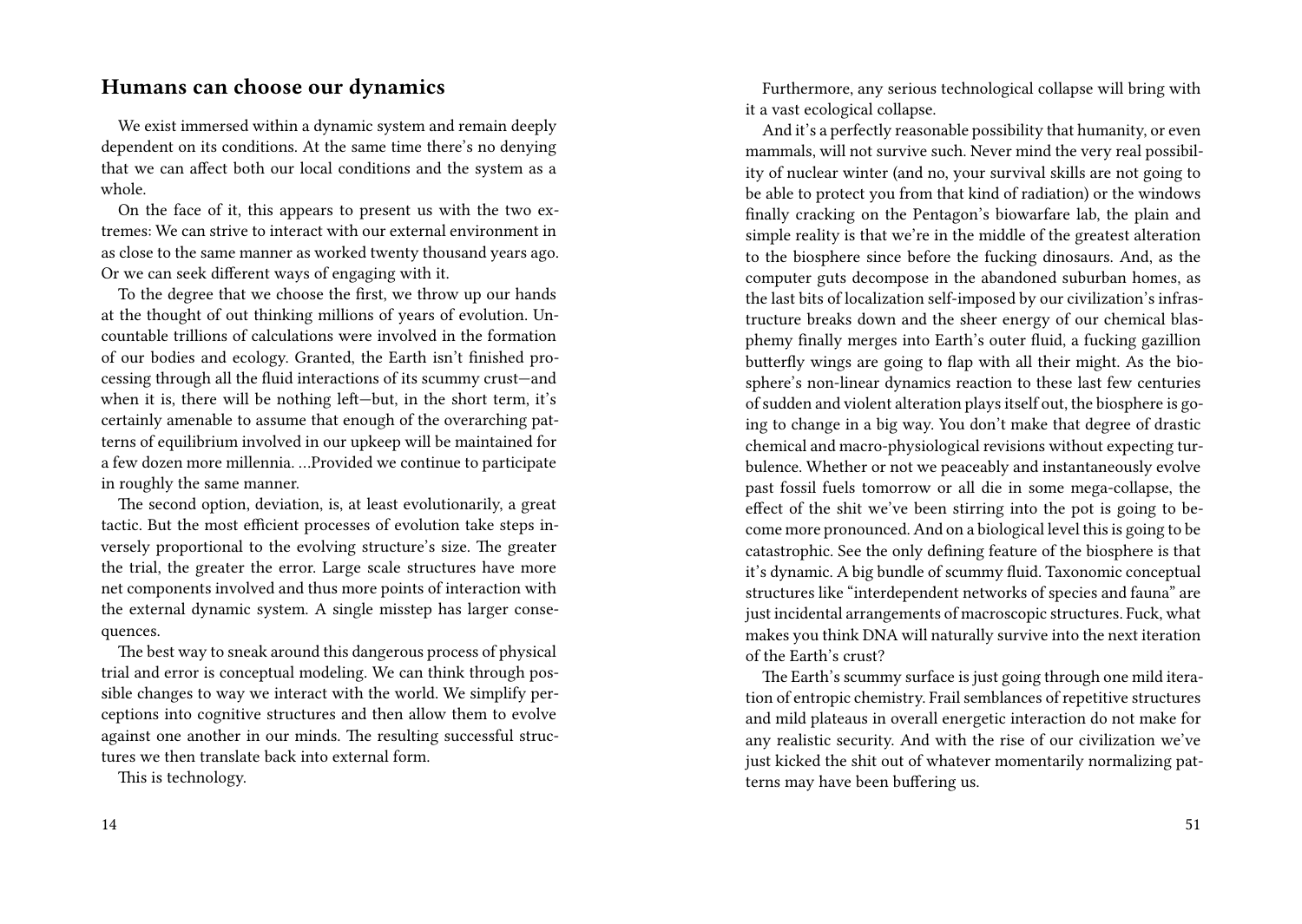structures created by civilization will still exist. The same dread forces encapsulated by "civilization" will still exist. The only difference (besides the incredibly horrific living conditions and death rates within) will be the frail niche capacity for autonomous societies on the periphery.

But even if these autonomous zones are fully utilized, they will still be incredibly dependent upon the horrific society around them. Deeply intertwined in the ecology. They will be the new bourgeoisie. The suburban autonomist paradises. Never mind that undermining the overpacked ministates (and consequently accepting or dealing with refugees from such) will not be in their best interests as the ecology couldn't handle influxes of huntergatherers our of slave-agrarian societies and that inside/outside dichotomies would kill any potential anarchism in the long term… The basic reality is that they will have lived through the most traumatic and vicious event in Human history and that, to even begin to function as a people, they will have to divorce themselves from the rest of humanity. They will have to create hierarchies of human value based upon relative positions and roles. "Diversity" in whatever jumble of associations one has, will not be desirable because it will not be sustainable. Small forms of localized and specialized change will be accepted while any form of serious deviation will carry with it a direct price in terms of energy or food.

And the ministates? They will simply assist in further ingraining the memes and cultural psychoses of our current society. The logical progression of our balkanized suburbs, a society that protectively contracts into little closed zones of ingrown hierarchies. They will finally know safety from the globalization process of communication and competing ideas. Although the trite physical comforts of modern civilization will disappear, it will ultimately be a huge relief to many. Social hierarchies and oppressions will continue free from dissonance, with reason to further march down the path of nihilistic mental rigidity.

50

It's the process of how we choose to arrange our interactions with the material world. Loose every day associations of bulldozers and computers aside, this is pretty all that the word "technology" means.

Problem is, the greater the abstraction involved the greater the imperfection. Symbolic representations diverge from material behavior as, by nature of their comparative simplicity, they cannot calculate every interaction in a fluid system. "Chaotic" behavior thus emerges as a phantom remainder, left behind to torment the carefully calculated and brittle structures we so proudly abstracted.

It's one thing when it results in a snapped vine rope, it's quite another when the structure at hand coats the entire Earth. But, regardless of degree, in every technological channel we might use to interact with the material world, whether it be through our traditional biological bodies, adopted behavioral patterns, symbolic logic, mechanical tools, or agglomerate ecosystem, our ultimate choice is between fluidly integrated structures and clunky or tractionless structures.

This is the greater truth. Our choices are ultimately a matter of dynamics. Rather than a choice between two sets of patterns, "technology" and "non-technology," every manner of interaction with the world is a kind of technology. What matters is their efficiency in providing the most fluid contact with the world.

#### **Role-filling is an ethical abdication**

We do not consider "I was just following orders" to ever be a good excuse or moral justification. Neither is, "I was just following my role in nature."

Though of course it's ludicrous to imagine our ecosystem personally issuing commands to Nazi stormtroopers, the basic issue of abdicating personal spirit and responsibility to external authority is the same.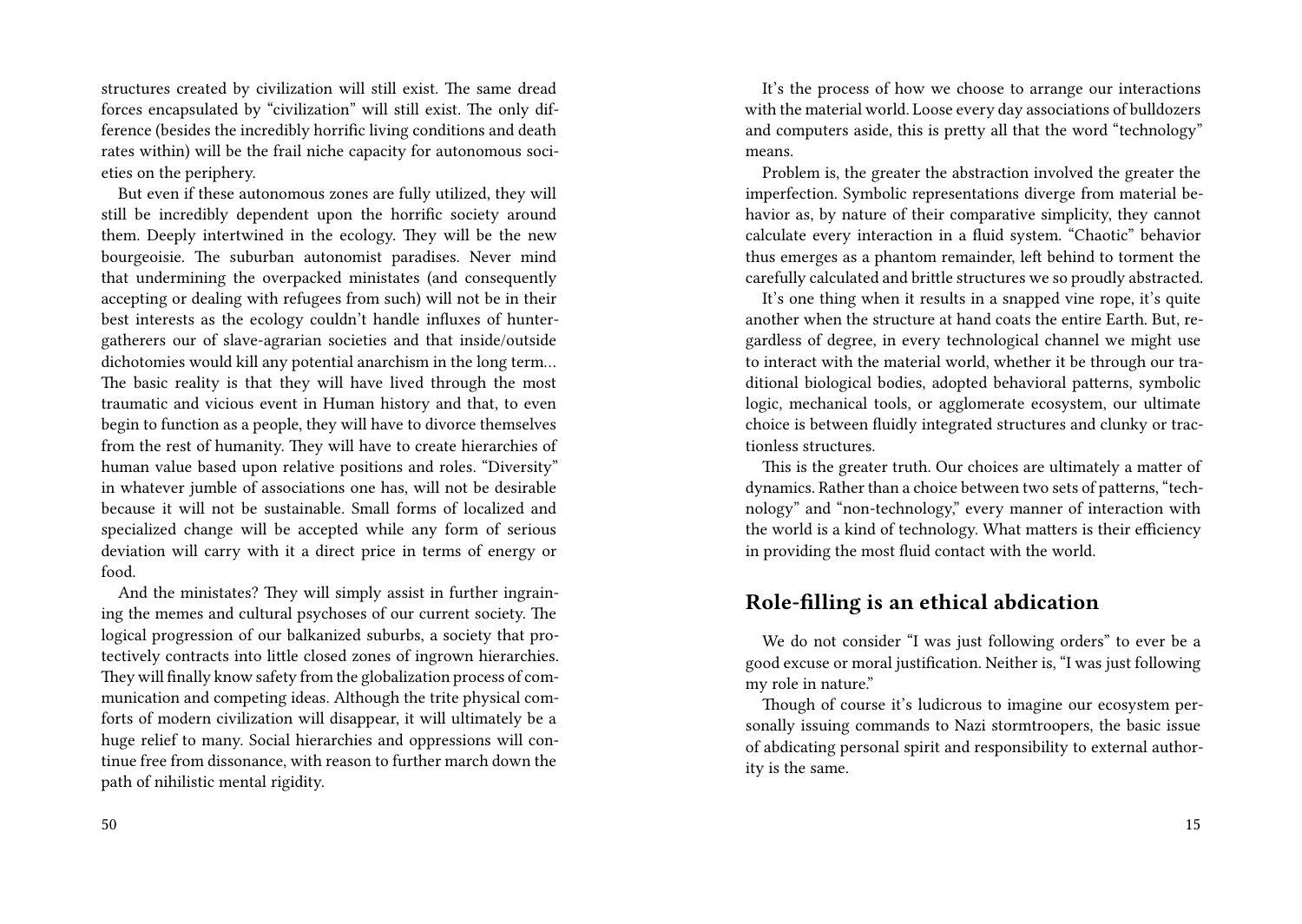Outsourcing our lives into the control of external systems is a surprisingly accepted practice in our society and whole swathes of people have come to believe that in doing so we can escape the energy of vigilance and self-animation. So vast is the acceptance, that there's a general sense that actions committed while self-placed under some external authority are, in some manner, of less personal responsibility than would be otherwise true. As if the choice to abdicate choice could ever be less egregious. Whenever we accept a form of external authority, we chew away at the personal processes of thinking and living in a sort of selective internal suicide. But rarely does it stay internal. And what once might have been abstract and largely benign, if still a centrally accepted personal axiom, begins to noticeably seep out into our actions and intentions.

It's no secret that our most glamorous hierarchies and evils are assisted, if not entirely held up, by such abdications.

Some of the most instantly recognizable and specific cases of role-filling passed as morality come from the Christian church. From semi-broad conceptions of manners of personal position within a larger system as moral goods, to actual behavioral code pounded into rocks, such conceptions of external morality have been adopted and fleshed out by many sincere people striving independently. …And, of course, inexorably lead to empowered hierarchies and the justification of outright law.

In contrast, the extreme back-to-basics of ecological role-filling do not directly lay down the specifics of some universal moral code, nor do they posit precise moment-to-moment structures of action. What is done instead is far more insidious, it embraces a generalized sense of external authority. The broad presupposition that we have a place within a larger system, and that our following of that externally defined role is a moral good.

In short, that the external world should rule us.

The fact that these external notions are more material than social is an important detail, but does not change the underlying that makes for. And heavier restrictions on anarchist organizing or resistance.

Serious metallurgy will peak as will, obviously, fossil fuels, but metal won't peak as much. When the last major nation states succumb to entropy and the survivalists' bullets have finally run out, the resulting tech level will not be pre-agrarian stone age, it will be a perpetual iron-age. Although complicated endeavors will be hindered, the loose distribution of scrap metal will democratize simplistic metallurgy. Oxidization will eventually deplete vast amounts of scrap iron, but enough mass deposits will remain immediately viable for millennia and enough modern metallurgical compounds will resist oxidization to likewise matter. Likewise, enough topsoil will be farmable in various ways for forms of agriculture to continue (and it will, because six and a half billion people don't just give in to reductions in food supply). Although it will be impossible to construct complicated circuits or analyze proteins, it will be very easy to construct swords, hoes, pitchforks, crossbows, and, to a lesser extent, guns. However the acquisition and smelting process will lend itself more to social hierarchies than to individualized knowledge. And with information technologies essentially annihilated, anarchists will drowned out by the fiefdoms around them. Paranoia stems from lackings in one's knowledge and, as information is restricted, old psychoses will take root. Some tribes, by sheer luck, will end up isolated from one another and will achieve some equilibrium of blandness. But most will not.

If civilization collapses what emerges will be pretty fucking simple. The gun-nuts won't fade away as their guns rust, they'll fucking expand little fiefdoms. If the crash is particularly bad on the environment this'll make for universal unending tribal violence (a few magnitudes worse than pre-Colombian Northern America, but granted, not hyperbolic road-warrior dystopia). If the crash is anything but utterly catastrophic it'll simply shatter the nation state system back into feudal age principalities. The wealth, values and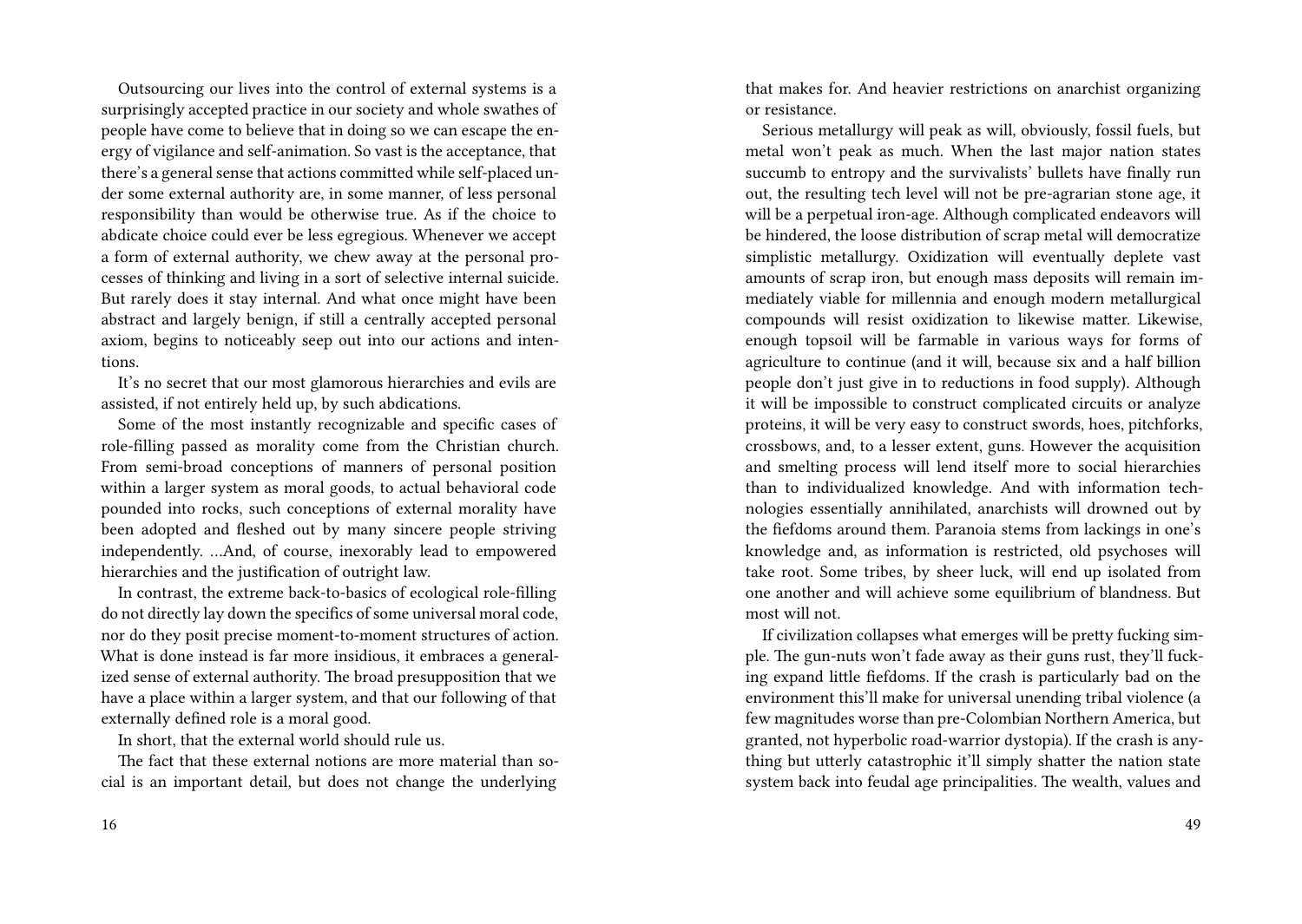That is, if all the people waiting for it are still there when it arrives.

If the world's superpowers and their multinational corporate apparatus are ready with legal restrictions, subsidies and financial treaties, the resulting materials will be funneled into existing power-structures and their material detritus (our progressively fucked up global infrastructure).

But far worse than such a continuance of today's near-fascist powerstructures is the possibility that no one will be waiting for 3554 Amun, or, for that matter, ever again look up at the sky with hope. That our global infrastructure will finally be forced to the point of absolute collapse.

Because, and here's the problem, Derrik Jensen is right. We are playing for the endgame. If our civilization collapses hard, it might very well be impossible to rebuild. If we crash once and we crash bad, civilization will be permanently limited. We will live in a closed system. A permanent ceiling to our technology, be it dynamic or rigid. Permanent restrictions felt in every aspect of society. Limits to what we can do, who we can be, where we can go, how we can experience… limits to our capacity to touch and understand.

The cheap resources that first spurred and allowed technological development will be effectively depleted, and the remains will progressively become useless. Our fossil fuels will be almost impossible to reach and the little we acquire will have to work far harder to build far less. If we fall there's a very real chance we will never be able to get up again. That will be it.

And make no mistake about it, the crash will suck.

Our lives will be, on the whole, more horrid than ever before in history. You see, what's being glossed over is that, though advanced technology in the form of wifi mesh networks and spaceelevators may disappear permanently, we simply won't lose all the technologies created by this civilization project. In fact, it looks like we'll default on middle ages technology. With all the oppression movement towards abrogation of personal spirit and responsibility. (And the mediation of material structures into guidelines for one's personal intent and action often comes through social instruments.)

By supporting chains of governance in the abstract, such ecological role-filling ultimately throws away agency in self-definition and self-determination …even though it may not have yet settled on particular rigid structures of personal participation.

The inescapable problem is that after embedding oneself in external causal sequences one cannot be assured of any moral force remaining in them much less being inherent. Reframing and constructing one's life according to say ecological equations or druginduced instructions from an owl-spirit, though superficially different in structural source, are identical in nature. They can justify anything.

And over many iterations, though such external forces may have been first broadly interpreted so as to produce anti-authoritarian behavior, without an internally emergent motivation, they will justify anything.

The rejection of civilization and technology in favor of ecological role-filling, on the face of it, can't help but appear socially conservative. Still, most if not the overwhelming majority of primitivists have imported enlightenments from progressive movements of deconstruction, seeking to meld anarchist branches of queer theory within the critique of civilization. Despite anarcho-primitivism's macho appearance and reputation within the community, progressive perspectives and deconstruction of sexuality are widely embedded with the banner of green anarchy and some of the most energetic advances and popularizations of anarchism's interpersonal insights have come via green anarchist ventures. (Nothing makes folks face gender roles like a winter in the forest together.) But, while there's been some dancing around biological role-filling in regards to gender, one universal line been drawn, as it is inescapable from the most basic premise of anti-technology: However much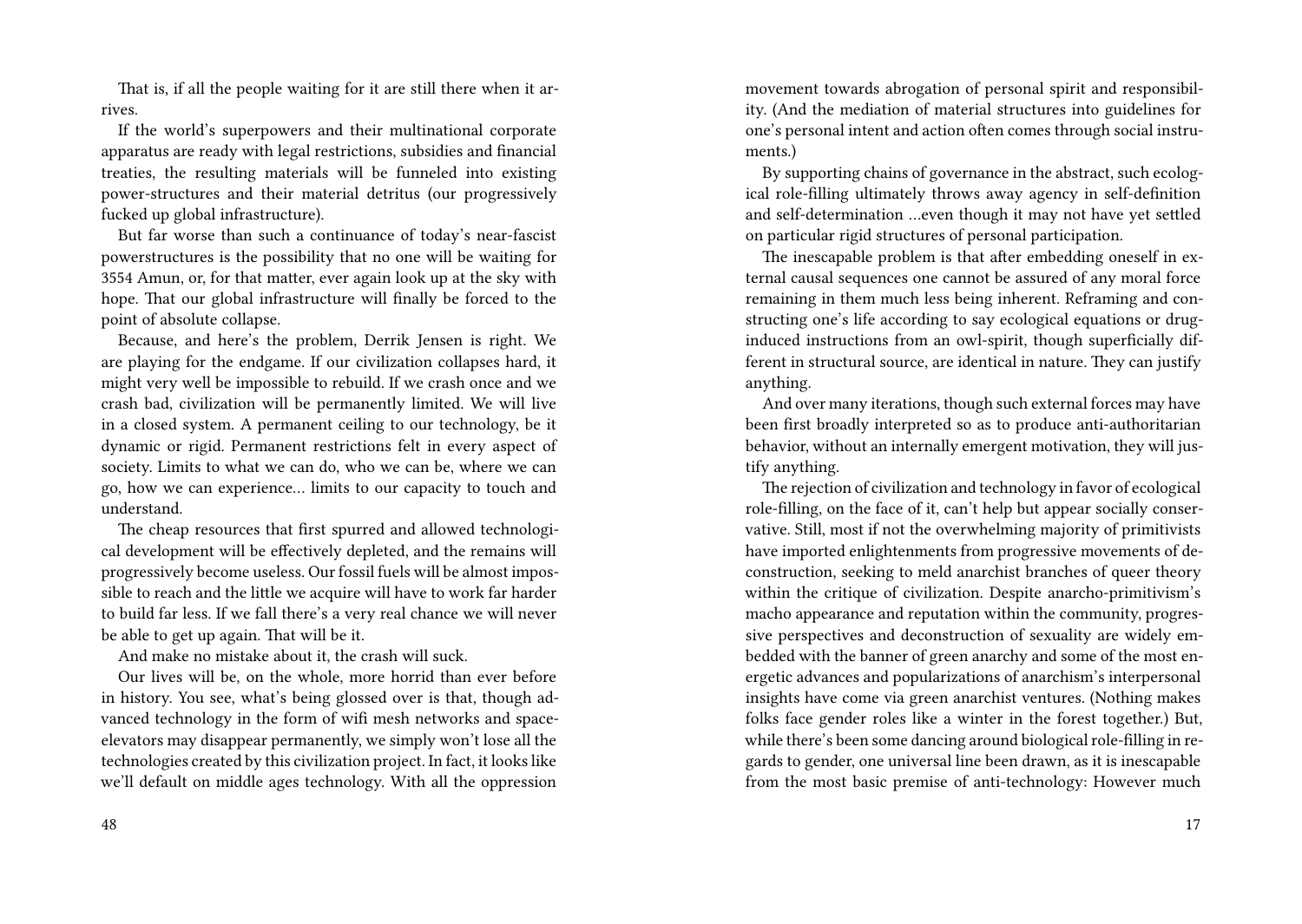primitivism's role-filling might be stretched to embrace the variance of gay, lesbian, bisexual, and even some limited queer identities, trans folk are right out.

Because one's biological body is a component of one's role in the greater system that can't truly be changed without technology. The greater alteration of one's body's dynamics, the more dynamic (and from our point of view complex) the applied technology must be. This occasion of an anti-civilization interpretation of the environment's orders is but one sharp and early consequence of primitivism's broader-embrace of role-filling. Even worse ones are certain to come.

As primitivism turns outward for direction from (interpretations of) ecological systems, the divergence between their resulting codes of action and our common feeling of a moral world will deepen. And one can only begin to imagine the depth to the insidious changes capable of spreading after a crash. When the touch of role-filling becomes more immediate. The embrace of one's position within a system internalizes and emphasizes one's connections to the system until the core person is subsumed and replaced by them.

### **Individuals flourish with increases to their dynamic connections**

When our relationships to external material structures become poorly integrated, brittle and characterized by rigid control we become imprisoned.

A starving child, trapped alone, say, on a seemingly endless expanse of clay left by sudden drought, is obviously overwhelmed and overpowered by the change of integration with environment. We can even imagine such a doomed child perhaps only finding extended survival by listlessly licking up mud for nutrients. Not exactly a free mode of life, most would agree. And so too is the vil-

Although grinding into the Earth's crust for specific resources is a progressively harder and harder zero-sum game, the plain and simple reality is that we have the capability to reach huge swathes of resources in an extremely productive, cost-effective manner (far more efficient, in fact, than any previous process available us in history). What's more, in an unprecedented (and probably unreasonable) act of forgiveness on behalf of the universe, we don't have to completely destroy our rotting civilization in order to start acquiring them. We can implement this new process of acquiring resources and use the proceeds to gradually fluidly abolish the horrific structural cancers of our civilization. All the while giving us footing to develop more dynamic and integrateable technologies. And, if that weren't enough, the rigid structures we utilize in this process don't inherently replace biomass. Because we won't be mining our resources from within a dynamic biosphere.

We'll be chewing up nature's little bite-sized gifts and breathing in the source of all energy on Earth, finally allowing us to bypass the middlemen and stop fucking things up for them. Asteroids and solar energy. It's a real simple and practical solution.

Stop doing your fucking around in an infinitely complex nonlinear dynamic system you don't yet understand. In 2020 there's an asteroid that's going to swing by the Earth's doorstep carrying Twenty Trillion Dollars worth (today's market) of precious metals vital to our advanced electric circuitry based technology. Said asteroid is one of millions of lifeless boulders spread across the sky. Rigid and desolate. Dead rocks waiting to be ingested into the seeds of life. 3554 Amun will be far easier to reach than the moon. If even the barest amount of today's tech is applied to its capture (and entrepreneurs are already lining up) it will completely devalue the world's financial markets. The roots of the limits and restrictions, the scarcities that keep the Third World under First World satellites, that keep the mythical "hundred dollar laptop" at something as high as one hundred dollars, will begin to dissolve.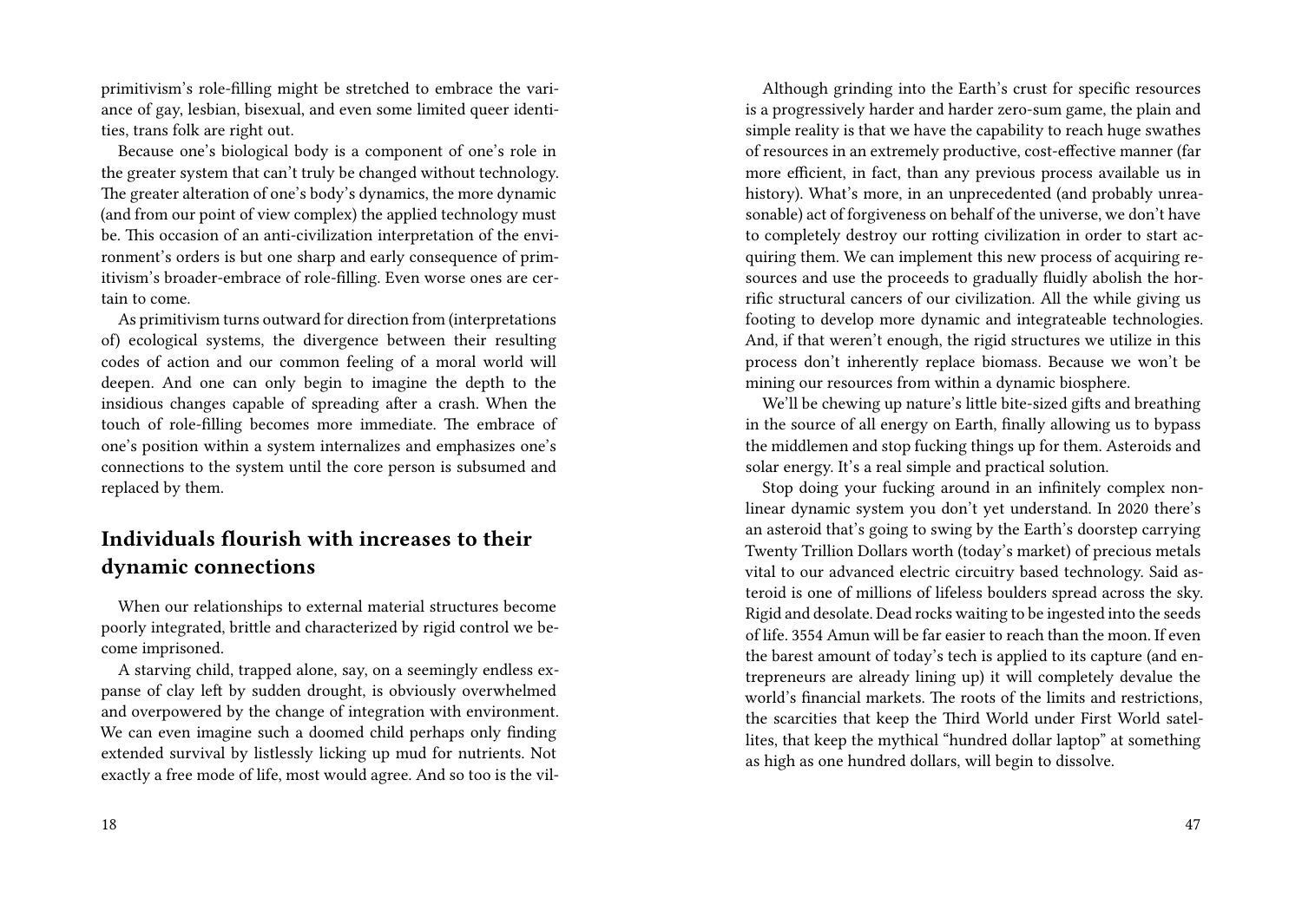The biosphere is a complex nonlinear system and concrete parking lots are not. Because our most physically dominant technologies are less 'complex' (or, as I have been using the term, 'dynamic') than their surrounding environment by relatively infinite orders of magnitude, they are deeply unstable. Furthermore, the blunt macroscopic construction of our technological systems and infrastructure leaves them especially vulnerable to entropy as the easiest resources are depleted.

Our response to the inadequacies of our infrastructure's integration with its environment is to build ever more extended structure on top of it. Rather than abolishing and rebuilding, or just modifying our existing technologies, we add endlessly to them. Concrete upon concrete. Text upon text. Until the sheer mass of technostructure begins to rival the biomass around it.

Our structures eat up dynamicism and replace it with rigidity. But this process of expansion is the only thing that keeps those resulting rigid structures intact. We use up what we can get to easily but as those resources are depleted it becomes increasingly important to expend and commit an exponentially greater proportion of our net civilization towards the upkeep of what we've already built. Eventually, in a closed system, the basic mathematical realities of chaos theory and entropy will kick our ass and the catastrophic collapse of this rigid system we've paved over the face of the earth will become an inevitability. Due to the extremely over-extended and omnipresent nature of our infrastructure, there will be no faucet of life in the biosphere unaffected. Needless to say our 6.5 billion little frail sedentary bodies will not do so well. In short, we are fucked.

…Except that we do not live in a closed system.

Although our civilization is in dire trouble and our technological infrastructure is a hideous embarrassment, we are not doomed. The crash is not an inevitability. And neither under the banner of "sustainability" are any fundamental restrictions, be they sociological or material, inevitable.

lager who simply follows the same processes in life endlessly with no real deviation or exploration—even in times of plenty when such chores are unneeded—pretty far from a liberated life. Furthermore, such internalized repetition of behavior might prove more than unnecessary, and, in fact, destructive to the whole community's relation with their surroundings.

On the flip side, it's clear that fluid contact with our environment helps us positively spread and grow. At heart, we like to touch. We like to see, feel and know our world. We like to reach out and explore.

That's not to say that locking ourselves out of the world can't be useful in situations of oppressive tactile structures. When our environment strays into systems of behavior we can't integrate with, limited strength and intensity of contact is often a positive survival method.

We might flee a hurricane for a concrete bunker or, when struggling through a winter, slow our bodies down in degrees of hibernation. The villager who mechanizes repetition of the same task in order to survive a bad period withdraws from sensory engagement in a similar manner.

But again with the mechanized villager we see how locking ourselves away can sometimes provide its own powerful form of role-filling. The classic caricature of a suburban businessman might come to mind, someone who locks himself away behind sterile, contact depriving doors, striving progressively to do away with any manner of fluid interaction. replacing contact'1 and engagement with air conditioned SUVs and neatly packaged television shows.

There are stronger and weaker degrees (and of course forms or directions) of such contact possible with the world. Certain examples are obvious. The hunter who embraces the wilderness and, though more fluidly integrated sensation, feels interactions spreading out from the brushed fern to the owl fluttering off in the distance. The same villager considered before, who just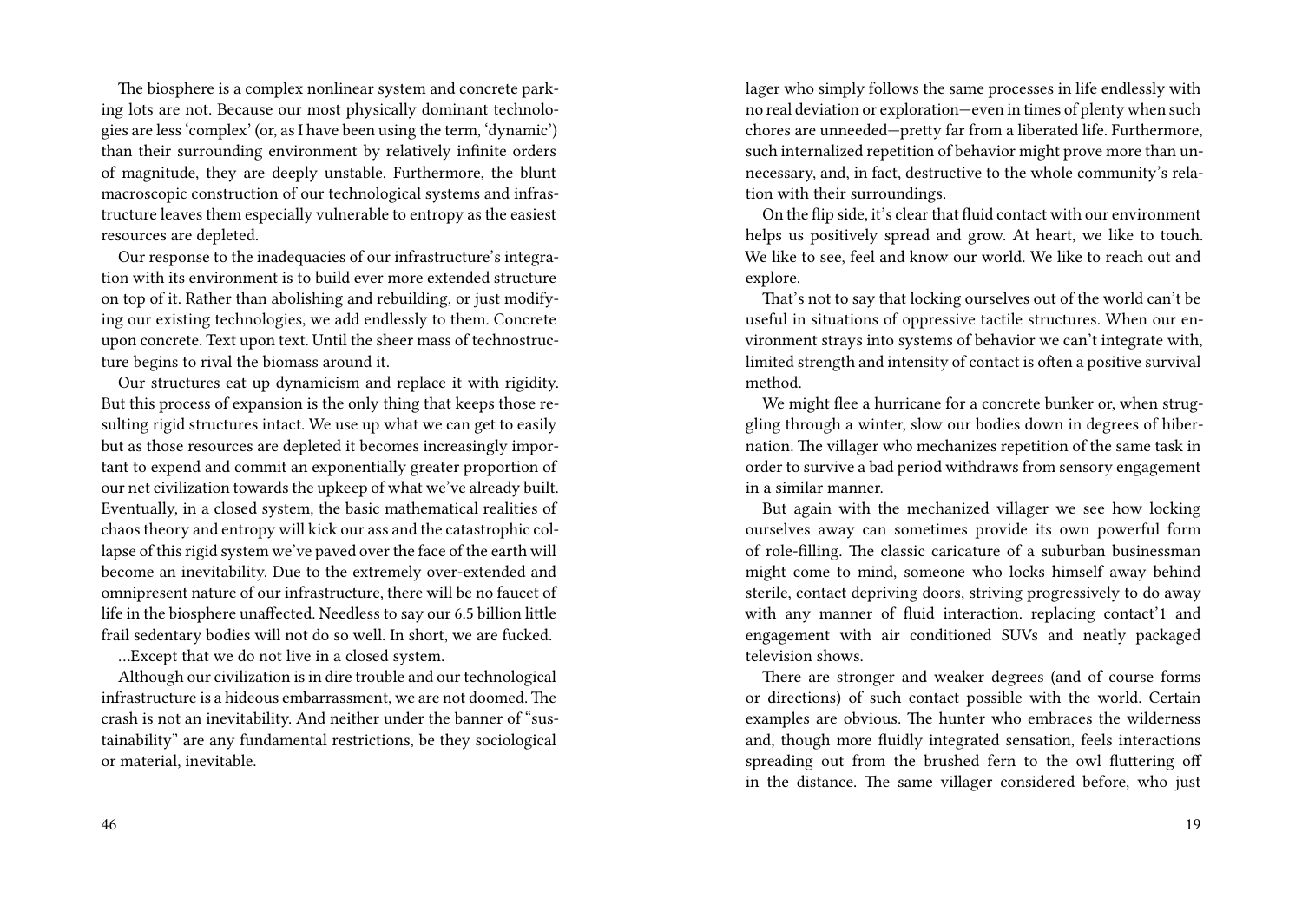washes clothes in the river and doesn't stray much beyond the functioning of established processes, has internalized a greater barrier to contact, interaction, connection, and integration with the external environment. And, of course, the much lamented World of Warcraft addict, isolated in dark room, may perhaps enjoy great social contact but still little more than faint stimuli in matters of physical reality.

It's no coincidence that the examples given are characterized by decreasingly dynamic connections as the ostensible trappings of civilization are more pronounced. Modern civilization has acquired layers of structural blanketing that encompasses and confines our everyday lives. In every conceivable realm we have taken to throwing down fences and slinking into set patterns and channels of behavior. We still interact with the world, but the dynamics are greatly confined.

How often do we sit quietly and feel the trees move? How often do we pay attention to what exactly is in the room with us, rather than reducing our reality into crudely simplified concepts of functional relationship? How often do we touch the world rather than ignoring or itemizing it? When was the last time you turned your head up and actually looked at the stars?

No wonder our minds and bodies rot today, we function within set patterns because they can be useful. But we only truly flourish with deeper contact. It's no secret that such brittle structures and role-filling are unstable and corrosive, but in the other direction, when we approach our connections dynamically we can spread channels of stronger, more fluidic and organic tactile contact.

There is no fundamental limit to this contact.

Certain local realities provide a bunch of pragmatic limitations, but they can be worked around. In much the same way that the hunter can feel the dancing wind patterns far stronger than his skin or the rustling foliage might otherwise reveal by choosing to throw up some downy feathers and watch their interaction with the twisting air currents. Or a apple-gatherer use stilts to stride not the embrace of some random, rigid biological structure alone ultimately a embrace of alienation from the universe?

Many techno-utopians fall into a similar rut as the primitivists by treating technological progress as an undeniable external force. A salvation that will inevitably arrive someday. Both attitudes smack of an "I'm only on this side because our victory is assured" morality. A legacy borrowed from the Marxists' perpetual wait for The Revolution, and before them, the Christians' perpetual wait for the Rapture. The reality is that our technologies are just the embodiment of our choices.

The solution? Be smarter!

Choose to think rather than abdicating from it at every opportunity.

Radiate life in your every process and action.

The failings of technologies are the failings of ourselves. Our laziness and nihilism. Our greed and hate. All these are ultimately consequences of mental rigidity. Is it any wonder we excrete this stuff in physical form? The rigidity of our technology stems from psychoses that we have the agency to overcome. To surpass. To shed off. Some primitivists have outright argued that we simply don't have the neurological capacity for mass society, the capacity for more than a certain amount of contact or freedom.

Why not? What's stopping us? What enforces this limited capacity? We make ourselves. Unshackled, we practically burst with creativity. Why should we snuff it out?

As long as we are alive there is no such thing as an inevitability.

#### **We do not live in a closed system**

Although its certainly true our current mass infrastructure cannot and will not survive any prolonged contact with the basic laws of physics, a permanent or catastrophic collapse is not inevitable.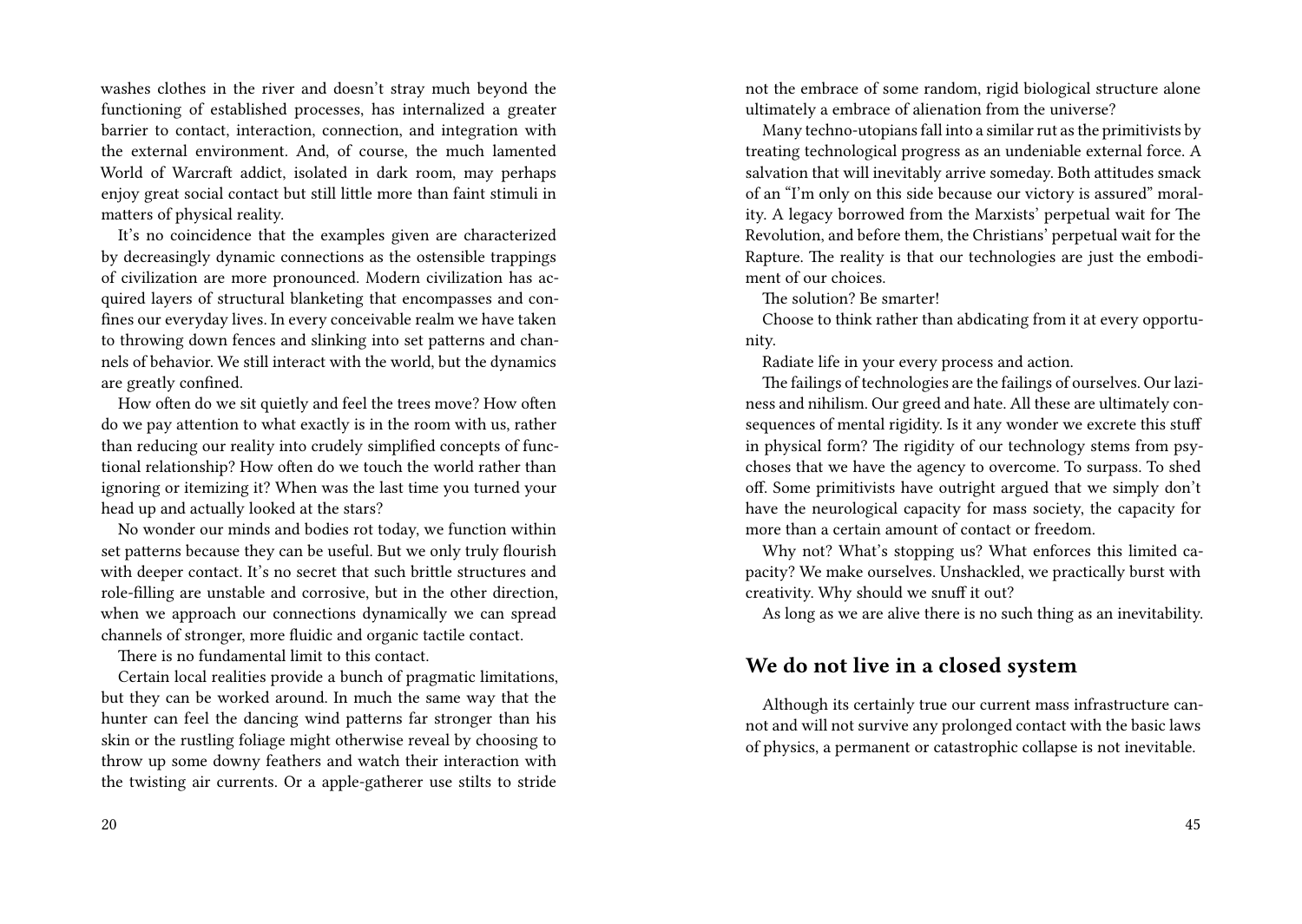Reaching into an anthill with a stick, fashioning a bow, grunting sweetly or meanly, utilizing symbolic mental structures, teaching a mother to pat a baby over her shoulder, building a hut, drawing in the mud… and god forbid we talk about permaculture or bicycles!

On the whole its most obvious weakness (and yet best rhetorical defense) is that there is no clear line. Folks talk of "that which doesn't start to control you" but never really stop to deeply analyze that. They take it to obviously call for the abolishment of satellites, airplanes, computers and genetic engineering, but that's not necessarily true.

Such control is a choice. We don't have to be controlled by our technology, no more than we have to crank out and obey rigid mental structures. Just as internal rigidity is a consequence of our choices so is the resulting external rigidity. In every moment in our lives we can choose life or undeath. We choose to be governed by the environmental structures we interact with or we can choose to move through them as we desire, unhindered. The internalization of rigid structure is not innate to dealing with structures. We can change and create them and ourselves. We can be rather than accepting the world and our relations to it as is. We can constantly reshape and redefine our relations to the world. Rather than following input, we can become fountains of output.

If we are sincere in our rewilding, we cannot turn to something as limiting as primitivism.

Why not nanotech, space tech, permaculture, and dynamic technology in general? Think about how we might have built civilization if we'd been true anarchists from the beginning! Wide-eyed technological lovers oft receive fiery denouncements for wanting to play god. By seeking deeper contact and understanding, of each wanting to be gods. But if one accepts the universe of Einstein and Spinoza where existence is god. Is this such a bad thing? Rather than reject and hide from our birthright as part of the universe should we not instead finally embrace it in all of its glory? To be more godly? To be more integrated with the world around us. Is between tree branches. Or an ancient lens crafter build a telescope. Or a geneticist hack the human genome to give his skin stronger light-awareness.

We want stronger and more versatile contact, and thus we've built technology.

Rather than from a drive to rigidly control and master, technology has always been, at root, formed by the desire for greater dynamic contact. Not the divorced-from-the-world laziness that sometimes emerges from later abdications once the tools have been acquired. But from the desire to touch, feel and explore. Because the primal creation involved is necessarily rooted in an act of ingenuity and imagination.

The systems engineer who designs and builds a bridge across a ravine with her own hands applies herself in a deeply connected fashion. The world is felt and worked with smoothly. Rock is shifted. A new channel of contact becomes stronger. It's easier to move from place to place. To engage with a wider swath of the world.

The onset of our hierarchical methods of industry, though they facilitated greater and greater power and exploitation, partially stem from the human desire for deeper and more dynamic contact with the world. We don't like being confined. Or that is to say, we rot when limited or relegated to some removed subspace. We flourish with the intensity and immediacy of our more dynamic connections to the world.

Moving beyond the same socially perpetuated processes of behavior, we strive to understand and deepen our relationship, our interaction with the seeds and bushes we gather from. We try for greater contact, attempt a more fluid integration. And so we help plant the berry bushes we need closer to us…

Symbolic structures can facilitate greater fluidity. So long as they, themselves, are treated fluidly. The moment they become rigid, when we remove or replace ourselves with mechanization, our interactions with the world grow rigid and brittle.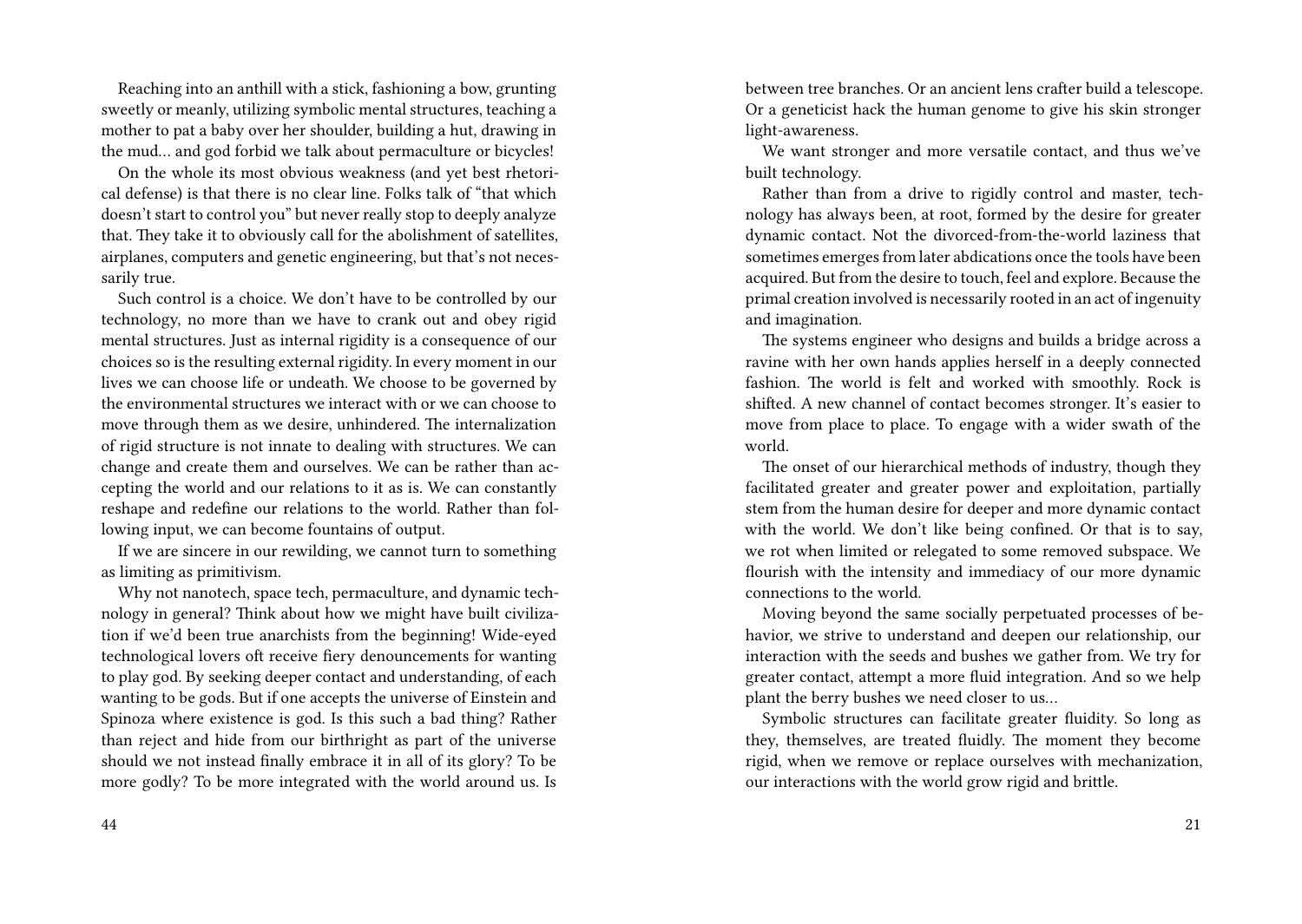## **Understanding is not dependent on process but capacity to experience**

We live in a watery world. Every particle interacts with everything else. The patterns of "structure" that emerge from this turbulent fluid do so in a (relatively) constantly shifting, redundant, and interdependent way. Organic, you might say.

The intensity of interaction–more specifically the high degree of and constant change of relative position internally–found in systems defined by a distribution of particles is the basic premise for the generation of information structures within the system. In the seminal "game of life" demonstrations programmers seeded low level algorithms in a complex environment and turned up the intensity of the environment's internal interactions. The consequence was "spontaneously" "generated" more "complex" or "diverse" informational "structures." A whole "complex" ecosystem of interacting informational systems.

But of course we should examine these terms critically. "Complex" can be something of a misnomer given its modern connotations of rigidity sometimes plain unnaturalness (think of the thick owner's manual to a car or a vast board of circuits). Instead it might be better to consider the hurricane. Or the chaotic feedback found in a small backyard creek; the ripples and eddies forming from smaller masses of interactions and they, themselves, interrelating. Sometimes to form greater agglomerations.

This is a far better representation of the human body, the animal cell, bioregion or net ecosystem. We are each hurricanes in a way. Fractal agglomerates of the positional information of particles in a fluid muck. We thrive with motion and connection. Plop us in stellar vacuum or granite mountainside and, with no connection or absolutely rigidly controlling connections, our informational patterns don't do that well.

rather than liberation and thus market forces move at a relative snail's pace towards post-scarcity. If we really cared about it, we could immediately make huge strides towards abolishing even the frailest degree of "work" without anyone sacrificing a steadily advancing first-world living standard. This much is, at least in part, plainly obvious to just about everyone. And the perpetual response of primitivism, that mechanization isn't a real solution because someone would still have to occasionally fix the machines, is a cop-out. I'd much rather be playing around with the gears of mining machines than wheezing out my lungs in some coal mine. And then I could move on to something else. I would be free to learn another role. But all of this talk of new mining processes is irrelevant. It doesn't matter if we have the machinery or not. If there are no telescopes in the whole fucking world, I'd more than gladly go down into the mine myself and personally complete all the so called "work" required to build it myself. And you know what? I'd be more than willing to share it. That's the whole fucking point.

The advancement towards more and more dynamic technology has never innately required and does not innately require any oppression whatsoever.

Nor, in fact, does such advancement make for any inherent catastrophes or sacrifices. The pursuit of dynamic technology is grounded in the valuing of knowledge and adaptability. It has never been about diddling around with our surroundings until we find something immediately gratifying. That's not "technology," that's a just single methodology of developing technology. And in such behavior no conscious or creative effort is involved, it's simply the mechanistic/entropic eating up of that which is around you. Entirely focused towards power, profit and control now, understanding later.

But why not understanding first and action later?

Primitivism is famous for its hesitancy, conflict and sketchiness on what constitutes appropriate technology.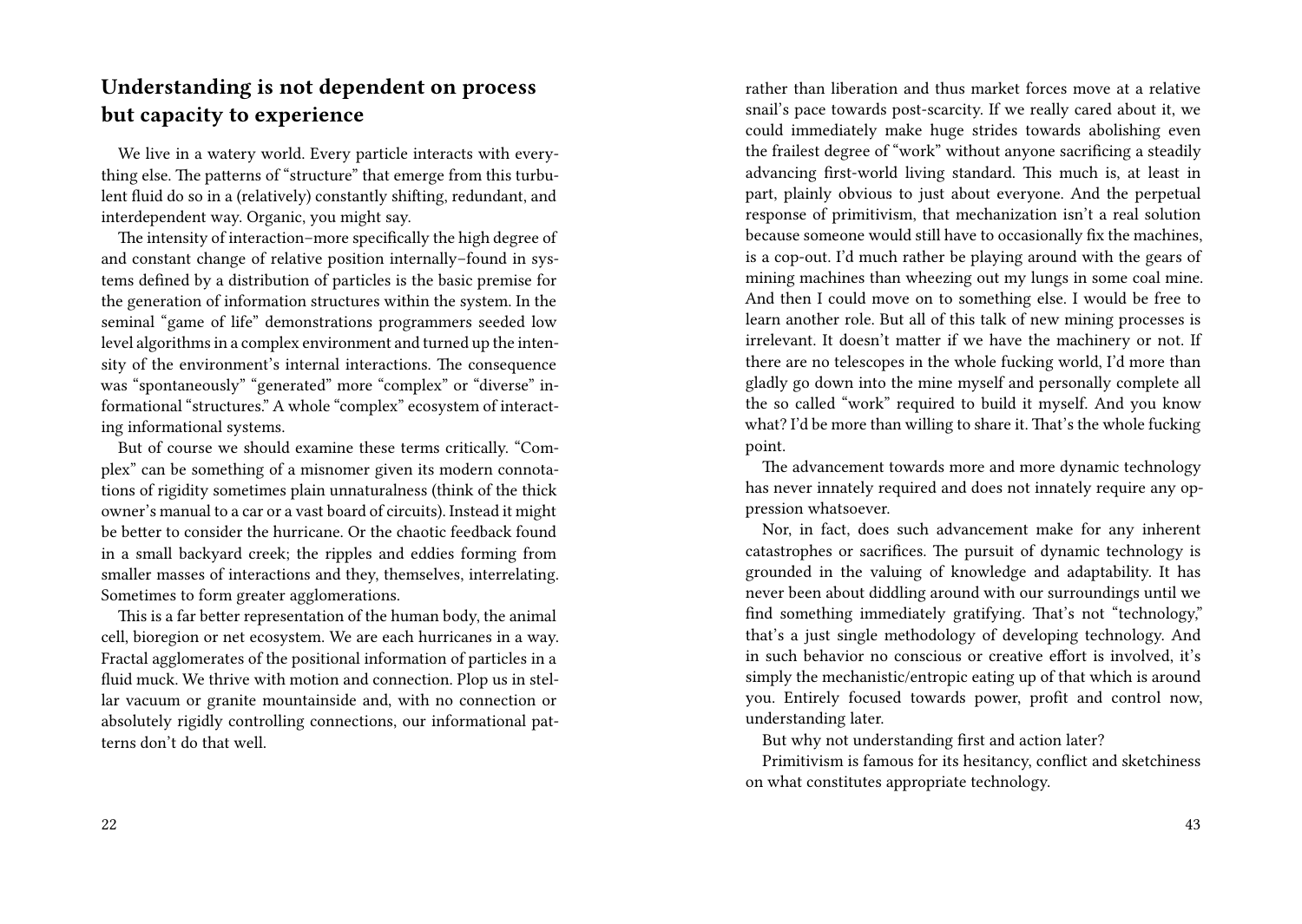The first is that of diminishing returns. With "technology" we are said to inevitably work harder and harder to take smaller and smaller steps (something noticeable in limited frameworks such as agriculture where more energy exerted on the same amount of land is said to produce less and less per-investment). This is wrong of course, and the misapplication of the "diminishing returns" inference upon the whole of our drive towards more dynamic technologies stems from a misunderstanding of the root reality. The reason some "areas" of technology demonstrate such behavior while others do not is not because things like computer manufacturing have yet to hit some inevitable barrier (although certainly, the universe has an informational carrying capacity), it's because things like "agriculture" are not discrete species of technological development but cast off, inherently limited, sections of a single progression. Computers are one of the rare technologies that haven't yet reached diminishing returns, because there's no limit to what a "computer" is! Yeah, when the length and breath of a single limited structure has been explored it sees less and less growth within those arbitrary boundaries. So fucking what? There can still be growth somewhere else! The conceptual division of technology into discrete fields creates the limitation that is then identified. And, ultimately, the accelerating "areas" of technology like nanotech computing will inevitably turn around and drastically revitalize lagging areas like "agriculture," letting us take in sustenance by, say, chlorophyll in our backs, leaving behind the awkward and brittle orchards we once mistakenly built to rewild themselves.

The second argument appeals to the authoritarian nature of today's technological infrastructures. It's sometimes boiled down into sloganeering with phrases like "who's going to go down into the caves to get your iron?" Of course the instantaneous response of "we'll build machines to do that" is spot-on. There's a reason modern capitalism feeds so ravenously on human labor when it could easily provide comfort. Socially we place value in power

Without dynamic integration to the world we have no channels to exist through. We cannot touch. And without the capacity to touch the world we cannot understand.

We all recognize 'understanding' as more than compartmentalized knowledge. More than a tally sheet of discrete informational structures built out of rigid neurons. Something more generalized. Something vaguer, but more tactile. The impression left by a lover's skin.

The refraction and internalization of the external. The breaking down of a self that might have been discretely itemized by the empty other, not in acceptance or allegiance to emptiness, but through the blossoming enrapture of the other into the self. Until there is no hollow, deathly, meaningless other. Only the universalized self.

This is the arrow of understanding.

Given that the only tangible truth is the internal, understanding is birthed not by attempts to kill of the internal, but reaching out and finding truth by making everything internal. To take in truth. To breath in a lover's sweat and eradicate the lies between you. Between you and you.

Technology, on the other hand, is defined by process. The process of poking a stick into an ant mound or hunting a bear or applying linguistic constructs or working through a math problem under a certain axiomatic framework or chugging through Javascript or poking an object and recording the responses you notice… it doesn't matter. Regardless of how dynamically some technology functions in a given situation, it's no more than the details of applied interactions. Codified processes. There doesn't have to be any degree of contact through them. The channels can be left empty, the same processes of interaction can be under-utilized or embraced. Technology alone is not understanding.

But here's the trick. Technology can facilitate the capacity to experience. Which is the basic requirement for the creation of understanding.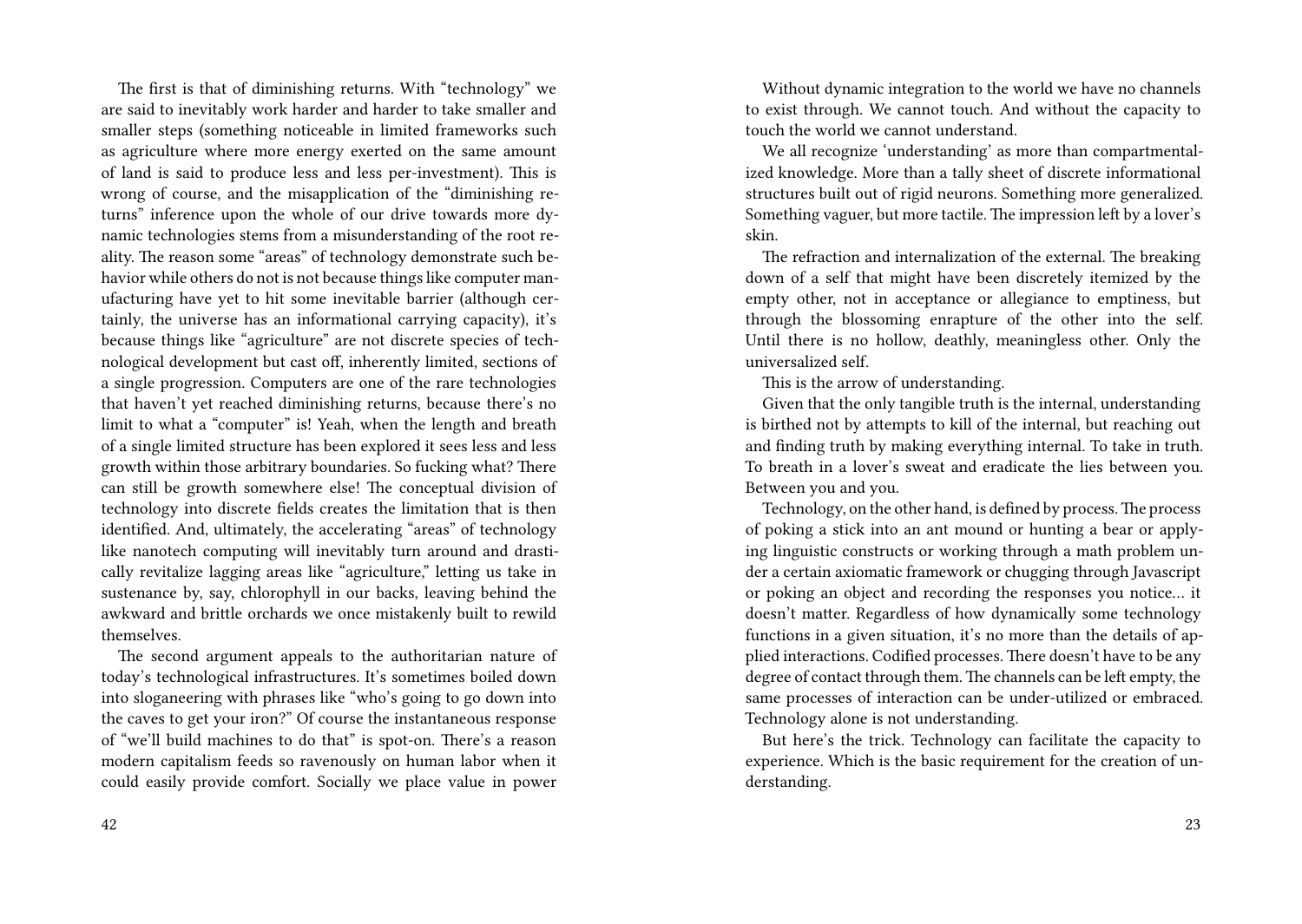A hearing aid. Glasses. A microscope. A telescope. Pictures of animals from far away. Pictures of plants. A fine saw blade revealing the layers inside a quartz rock. Satellite contour mappings of valleys and water systems across an entire continent…

The more venues for and the stronger the tactile connections, the greater the capacity for experience.

Today we can actually feel individual molecules with our hands. We can caress the fringe star clusters of distant galaxies with our eyes. We can see the insides of our own bodies and recognize the pheromones dripping off our shoulders. See sound waves. Pick apart flavors and the patterned buzzing of our own nerves.

Understanding is perhaps simply the most dynamic and abstract fluid impressions of the external, it's that which most effectively mentally grasps the fabric of existence.

We actively want greater understanding, thus we've strived for science.

When what we call 'science' gets rigid or imperialistic in the classic sense it becomes useless, but in its most dynamic it allows us channels to press up against the face of reality. More intense experience of reality giving strength to understanding. We want to touch the world around us so that we can get a stronger feel for reality. Into those nooks and crannies that require stronger dynamic channels of information.

Can there be modes and forms of understanding without industrial or even agrarian technology? Obviously yes. But increases in technology facilitate understanding. Confined to some frail bundle of six senses within a limited framework of allowable experiences there comes with that an inherent limitation to understanding. If you bound off sections of the world. Outlaw the advanced technology necessary to reach into and grasp the microscopic or the unbelievably macroscopic and distant… you ingrain a limitation on possible experience and thus understanding.

Core to the primitivist mantra is the assertion that these means of "artificial" communication and the like are, at the end of the day, utterly dismal, leaving us disconnected and constantly enslaved. It's the least eloquent assertion and almost entirely dependent upon populist "common sense" appeals. …Because it's completely fucking ridiculous. Whose fault is it if you can't turn off your cellphone to just enjoy some natural solitude? Stop blaming the phone (or the blasted dagnum computer with its "email") and take responsibility for the way you integrate with such technology. If our society doesn't facilitate long uninterrupted walks on the beach then change society, don't launch a crusade to abolish our ability to play with such fun toys.

Personally, I abhor phones. I just dislike the way they unevenly filter our preexisting social language. In person I'm all about the body language, hand gestures and facial quirks. But that's just me. In contrast, I love the bulletin-board format. I was prolifically using the internet long before I really started making phone calls and I feel deeply at home with its social intricacies.

Although personal, face-to-face contact provides a lot more bandwidth, at the end of the day it's only a matter of bandwidth. There isn't anything any more magical about so called "direct" physical contact. And any connection is a dramatic improvement over nothing. Being able to still contact friends, no matter how distant their desires take them, is a wonderful thing. To reach out and touch Bangkok and Berlin, to be a shoulder to cry on or a ecstatic confident, to watch a volcano explode on another continent or pick out the wobbles of a distant star… Such connection is a thing of liberation. We really do feel better for our use of advanced technologies. All that's required is a shedding off of our own rigidities and a refusal to lazily feed ourselves to new ones.

But, of course, with the more spiritual, psychological, sociological or philosophical claims against technology for which it is famous, anarcho-primitivism has developed two pragmatic arguments as crutches.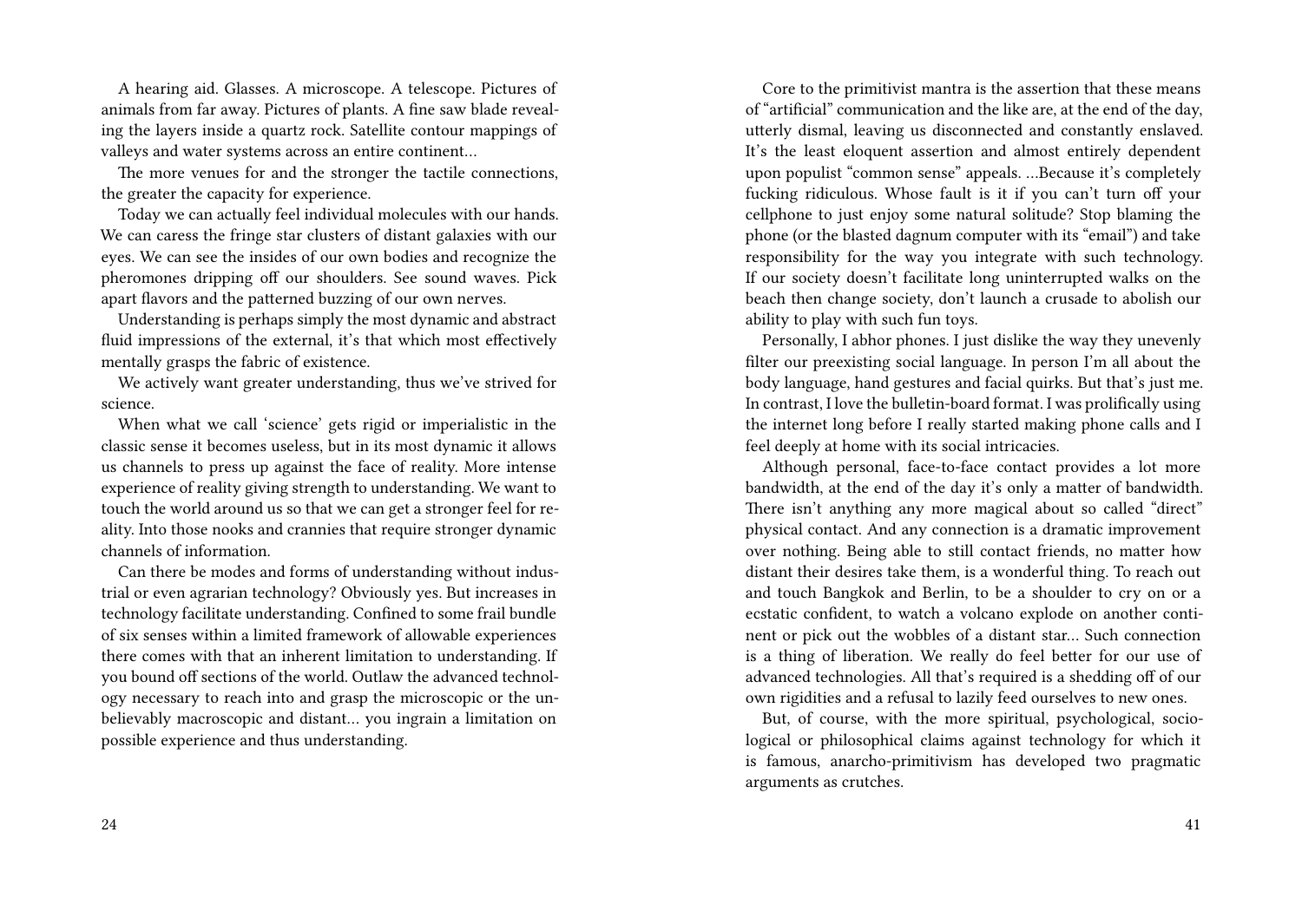irreconcilable with such. It smashes through structures of control and rebuilds them as veins and currents.

Contact is conducted though dynamic systems. And this includes systems that we popularly classify as "advanced technology."

Telescopes, microscopes, radios and phones. Fiber-optic cables, wifi mesh networks, satellites and infrared sensors. The more complex, the more dynamic. The more points of inter-contact. The more fluid and organic such systems become. The more adaptable.

As our new structures and approaches become more dynamically refined, the better they're able to integrate with the realities of their operating environment. In fact, beyond a certain point the technologies we create can become more dynamic than this frail, scummy planet-skin we were born into. Nanotech and biochemistry embody the current cutting edge of this drive to offer stronger and finer degrees of contact through our own bodies. (Although with both, just as with anything else, the impulsive, blind pursuit of control in such areas rejects understanding and meaningful contact at the cost of potentially catastrophic results.) We are finally gaining choice in all the myriad workings of our material world. No longer content with clunky macroscopic abstractions and simplifications, we are finally grounding the roots of our interactions and integration with the world around us.

It's a move to stop beating the world with a crude hammer and instead begin to stroking its skin.

And, with such fine understanding and contact, we are opening up possibilities previously closed. The deaf can hear. The blind can see. The crippled can walk. The old folks can get it on.

As we've seen the drive for experience, for pleasure and life itself are matters of technology, the methods and structures of our interaction with the world. Information and communication technologies, transportation technologies and science itself (science in the "pursuit of understanding through touch" sense, not the "imperialism" sense) all demonstrate such emerging tendencies.

#### 40

### **Physical limitation inspires and triggers social oppression**

The problem with the rejection of technology (or more precisely, an allegiance to one limited set of possible technologies) is that scarcity and restraint is built in. The greater the technological limitation, the greater the constraint imposed.

Because our given bodies require certain forms of environmental integration and because we desire greater connection, we've historically traded for this on a fractured, individual level, at the expense of greater social freedom and equality. For all the reasons and things discussed earlier, the restraints of rigid-technologies naturally chafe people and inspire them to take short cuts by utilizing that which is at hand by turning people into their technology. Enter alienation and all forms of oppression.

It's a simple reality that want and dependency together progressively facilitate the psychosis of power.

Certainly want can be reduced significantly, but there is an inherent and significant limit. Being restricted in your integration with the environment (having limited technology) means that there is a much more finite limit on survival knowledge carrying capacity and yet simultaneously restrictions on adaptability. Being limited to a very small area of the total dynamic system means that natural chaotic systems dynamics can occur beyond the periphery of one's limits only to suddenly and drastically effect that within. Sudden regional change is a fundamental reality of the biosphere. It's dynamic.

Want will happen. And it will do so sharply. Because society will be more regionalized. The total sum of humanity won't be able to flow around and mesh with the biosphere as a whole, it will be broken into components that will have much less scope and fluidity. Society will be more compartmentalized into autonomous cells,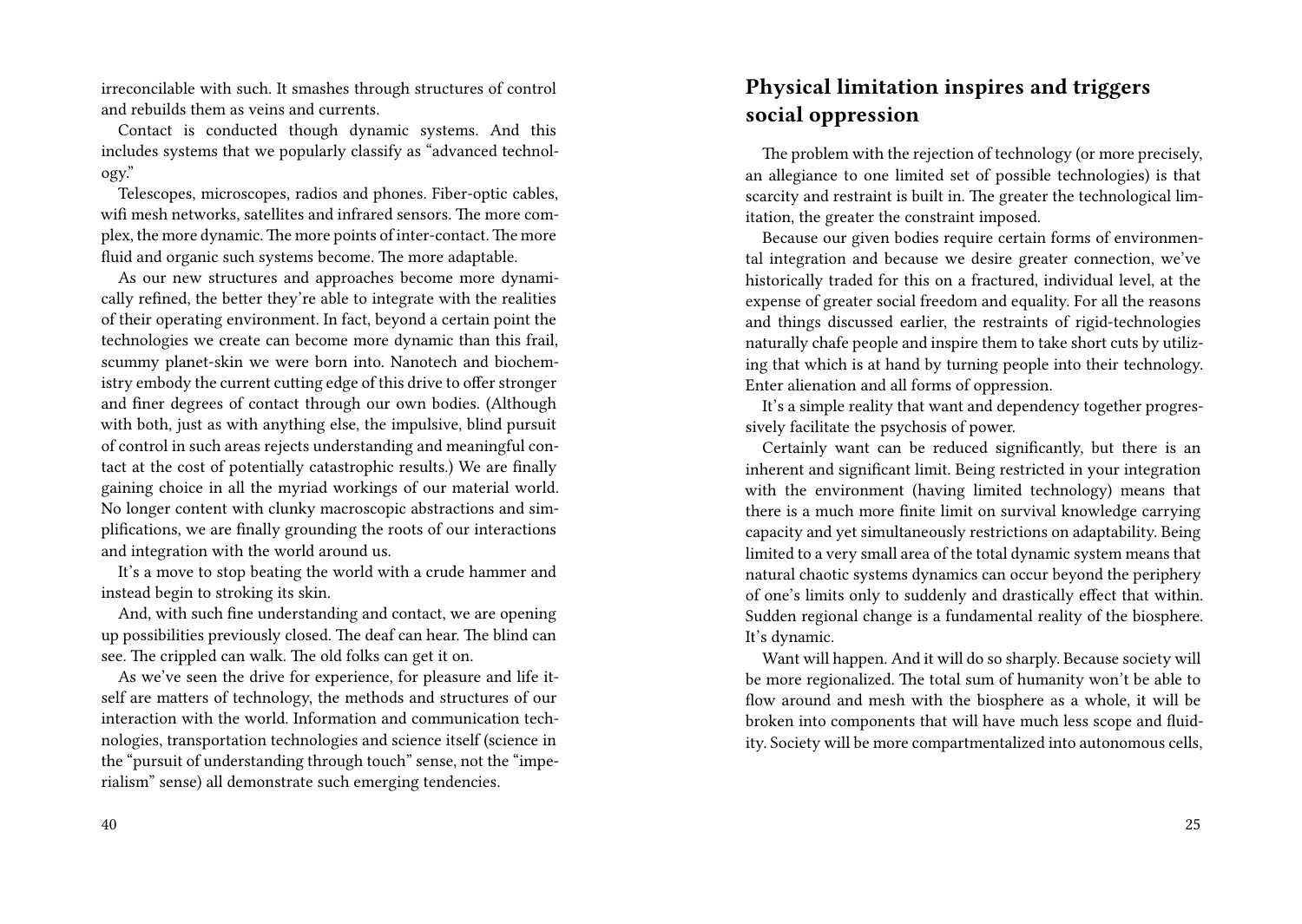and these cells will be more rigid. We can argue about degree, but the point is there will be some non-insignificant degree of this.

This is where interdependency exits the realm of mutual aid and develops the potential for serious nastiness. Where there is social want and where the fulfillment of individual want is deeply dependent upon others, there is much greater temptation on the part of the individual to drastically simplify their operating processes. To become machines in pursuit of survival. And, perhaps most importantly, to simplify away the presence of other individuals. To reinterpret them as machines as well. With every biological mechanism shouting at a cacophony of simplistic structural procedures. (Get water. Get food. Etc.) It's very easy for the individual to despairingly become progressively rigidly locked. They start applying such rigid structures to their interactions with people. Bang. Dehumanization. Faith. Power structures. Social oppression.

Where does alienation originate? It is instilled by the overwhelming omni-presence of rigid structure. A lack of fluid, dynamic integration with the world. Baseline human biological structures have certain limitations to dynamic integration built in. Certain structural predispositions. We can't just realign our genes and grow chlorophyll to take in sunlight through our backs or weave wings to glide through canyons hunting deer. The baseline human body is relatively rigid technology.

And people are inspired by limitation, by want, by the encroachment of rigidity, to oppress.

Limitation upon understanding likewise has this effect.

Limitations to our capacity to experience have been consistently surpassed throughout history, a flower bursting through concrete. But when others are left frozen in the concrete they can bear the brunt of such blossoming understanding.

In order for a Victorian Physicist to reach out, to explore and make discoveries involving vacuum, thousands of man hours were needed. To get the rubber, the pump, the glass, the metal… all the tools necessary to peel away the air and peer beyond the norms of builds itself around macroscopic simplifications and blinds itself to details. Though a popular abstraction of "technology" is what is adroitly attacked, the actual and full definition of technology is what's consequently thrown out. Rigidity is critiqued but, through the misapplication of broad language and concept, human agency in our environmental integration is what's ultimately dismissed.

As such, "technology" is misidentified as stemming from a desire of control rather than contact, experience and understanding.

But the reality is, given its popular breadth as a concept, technology actually refers simply to how we interact with the world. And it is the nature of this how is the real issue, not that there is a how in the first place. There will always be a how. By attacking the very idea of hows we simply choose to blind ourselves to the hows we're already using. And then they use us.

So the real question is what nature of technologies should we turn to. And, yes, our options include the few primitive technologies our species was once born with as well as the wide variety of structures that have been developed and applied since, but not just those.

Of course, I think we would all agree that today's dominate technological infrastructures are unacceptable, or, at very least, less than they could be. Today most acts of creation are perverted towards structures of control before they even leave the inventor's mind. We open up new avenues of contact and then work harder and harder to force methods of control upon them.

But the point is not all desire for contact is a false-face for the pursuit of control. In fact one might say that control makes contact impossible. We can never really know those or that which we control. Rather our worship of control is always one of surrender to security. Control is about imposing rigidity. It's about orchestrating the world around us so that it can't interfere with the structure within. We do this so that we might cling to this remaining structure and claim it as an identity. Control is about creating a husk to die in. To truly touch, to have contact with the world around us is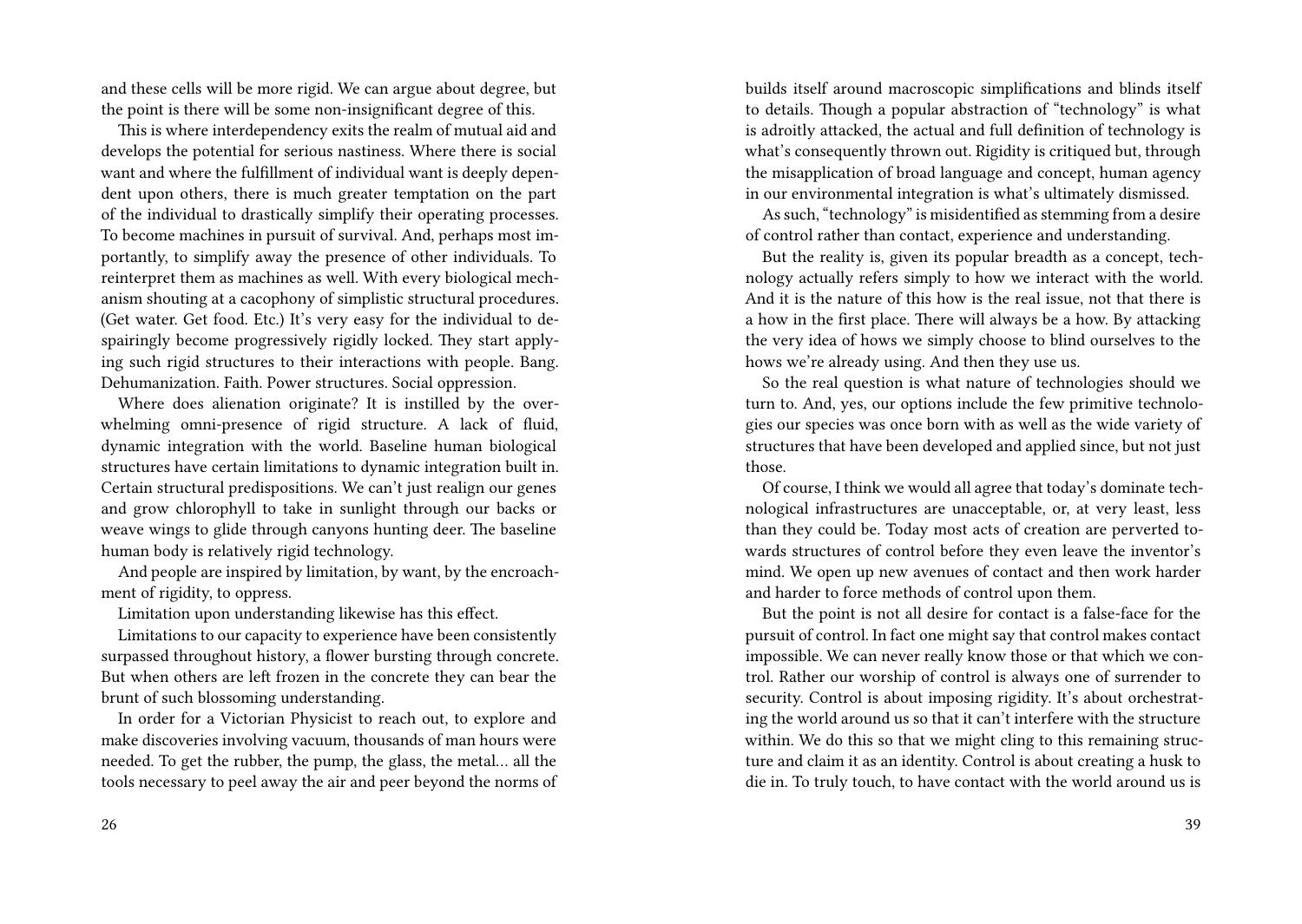Our acceptance of death is our alienation from ourselves. It is our alienation from life.

When we, in our incessant and inherent desire for contact, experience and understanding, press up against that wall of limitation… We will conduct its rigidity back throughout our society.

### **Technology can be applied dynamically**

Language can be a real downer. Words and concepts gather associations that weigh heavily upon us and can obscure the underlying reality. We make simplifications and structures to deal with a given context. To the degree that these structures are integrated with the world around us they can facilitate stronger and more dexterous connections. To the degree that they become more rigid or desolate, such structures prove disastrously dis-integrated with the dynamics surrounding us.

So too, when constructing language and theoretical models around a basic reality is it vitally important that our mental structures be deeply rooted in that reality. Blindly accepting and working from previous or popular macroscopic simplifications can only result in a structure that is out of touch with the underlying dynamics.

Although concepts like "civilization" and "technology" can be simplified into some of their popular associations, any significant analysis built off of such structures will be critically unable to integrate with the root realities touched by said associations. References to "technology" as the rigid and brittle structures so obvious in today's society can be said to effectively encompass the most visible aspects of what currently exists. But such focus obscures what could exist. …As well as some of the finer points of what is already in effect, but still overshadowed.

By attacking the dominate rigid forms of technology under the premise of all "technology", the anarcho-primitivist discourse

our immediate environment, a massive amount of matter had to be positionally reorganized. But it would be inconvenient to educate, explain and get everyone to consent on the benefit of achieving this vector of increased integration with the world, and because most of the people in the world were still far more entrapped by more fundamental physical wants, it was very easy for the Victorians to put the wants and flourishing of the rest of humanity aside. Because the Physicist's own rigid technological and structural entrappings have promoted an alienation from others, limited connection fails to fully reveal the effects of his actions, and centuries of aggregated social psychoses have ground down his empathy. Thus, through a diffuse system of intermediaries, Congolese miners are enslaved, ship hands are whipped and a colossal monster of wood and metal is driven across the ocean. Though the desire for integration and understanding persists, when framed by such alienating structures it can be rechanneled into driving social oppression.

Though the imagery of such Victorian Imperialism is dramatic, it is not particularly original or even that worse than similar processes on less visually epic scale.

Think of the elder whose pursuit of understanding seduces the tribe into recognizing his role and position, turning the product of their work and efforts into tendrils of his own tech. Can't spend all day on mushrooms unless there's folk who're gonna provide you with food. You get social stratification. In order to preserve the elder's high degree of mushroom-related pursuits it's real easy to apply social coercion, personal and cultural power structures so that even in a period of want, others are forced into sacrificing their own food to the self-proclaimed elder.

Physical limitation doesn't directly ordain social subjugation. What it does is grease the gears. It makes it easier to adopt the psychoses of power. Makes them progressively more alluring. Physical rigidity leading to mental and social rigidity. The more physical rigidity, the more and more likely social oppression will spontaneously emerge from all facets.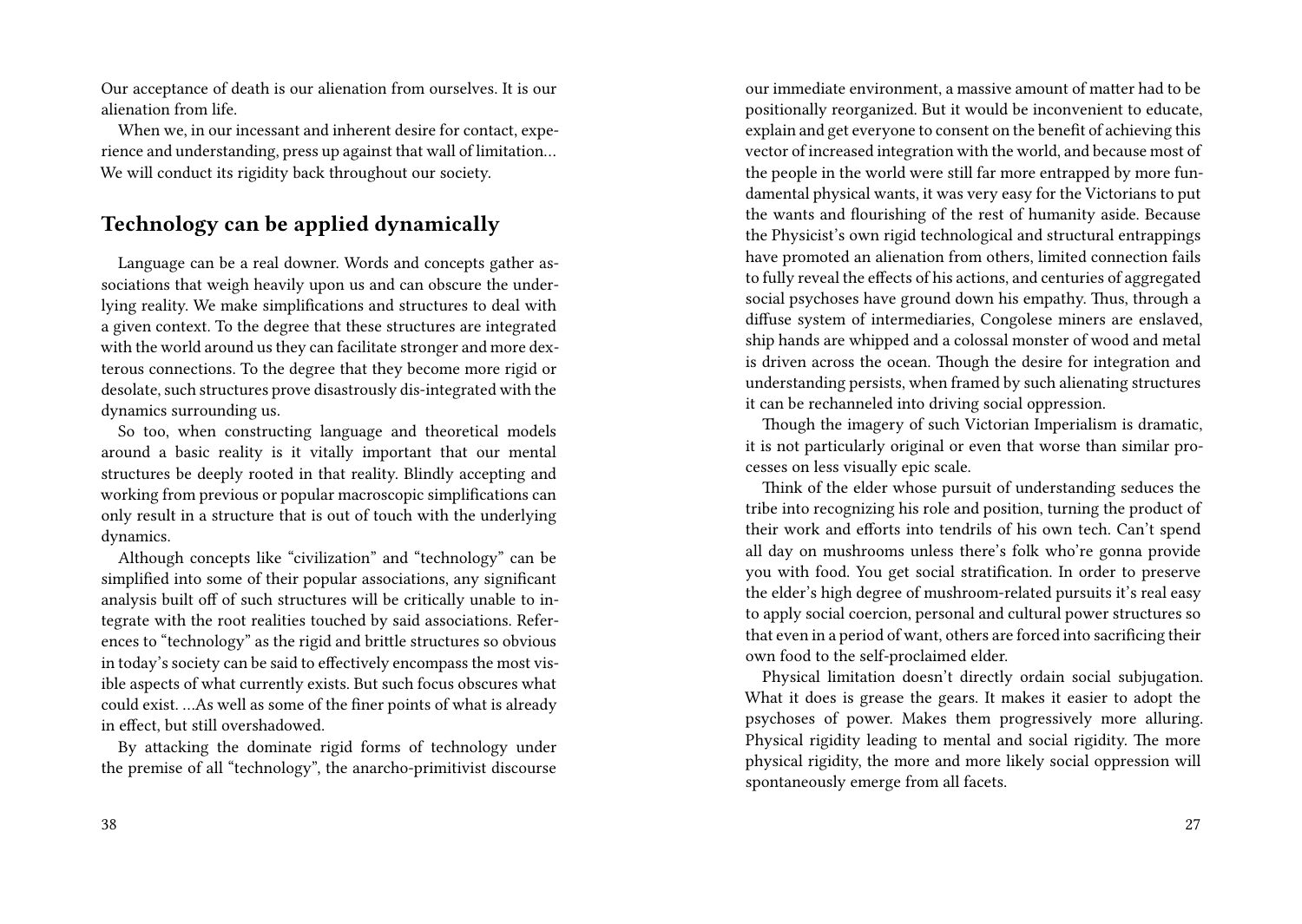#### **Spatial limitation ingrains social hierarchy**

What tears apart the prisons within our minds is the roaring vacuum beyond. The unexplored frontier chased down past the horizon each night by the sun.

The first step in control is the securing of borders. Otherwise the people you seek to dominate could just walk away.

It is said that, in a simple world, a single empire can only reach as far as a horse can ride. But of course the idea of empire knows no such restrictions. One border inspires another.

It is a far more important truth that, in a simple world, a refugee can only travel as far as their feet can carry them. And the final periphery beyond the locally interrelating agglomerates of tribal power is often unreachable. In Europe's dark ages the refugees lacked the capability to flee beyond all of infected Europe and so they hid between, taking to the forests, much as we always have. And thus the forests were eventually cleared. The only available free space encircled and crushed. This happened because priests, kings and bureaucrats had mills and horses while the serfs had none. But more specifically it all happened because the peasants were spatially limited. They were effectively fenced within authoritarianism as a result of their own limited mobility and positioning.

If we remove all the particularly non-individualized technologies that benefited Europe's centralized powers, the same reality would remain. The spatial limitation of the peasants was both relative to that of the king's men and absolute. Power need not be so dramatically centralized and hierarchical to still be as oppressive. Remove the tools of the power zombies and they would simply organize more localized authoritarianism. And the high cost of spatial redistribution of individuals (a single individual moving from point A to point B takes more time and energy) means that society's natural resistance to power is lessened.

Perhaps an example is in order. When a husband beats his wife in the apartment beside mine the situation is immediate and so is cession or ingrowth is capitulation and the collapse of such tribes inevitable.

### **Any society that embraces death will embrace oppression**

To accept the inevitability of death or limitation is to accept an arbitrary degree of it. Because once the precedent has been truly set in the mind there remains no innate resistance to it. You can't accept giving up a finite portion of your soul. You can't really accept some oppression without beginning to accept all oppression.

It is willfully blind to believe that a society that accepts, much less embraces, the deaths of six and a half billion people will ever know peace let alone any substantive anarchy. It is demonstratively irrational to suppose that any society bound by innate physical limitations will ever achieve more than a fraction of their potential.

Physical realities are inseparable from social realities. The embrace of physical realities that restrict, control and rule our individual and collective lives is the cowardly embrace of dictatorship by environmental proxy.

Life—not in biological or taxonomic sense but rather as the blossoming act of existence itself—is an inability to accept death or rigidity. Life is motion and touch.

A transhumanist once summed up her support for the lifeextension struggle in one sentence: "Existence is wonderful." It is. Mine, yours and all the possessives you can think of. Every heartbeat is a alternating symphony of resistance and hope.

But you cannot have partial resistance. You cannot have partial hope. You either have it or you do not. If you close the door somewhere you close the door everywhere.

If you wall off a portion of it, if you set a limit to what is possible, the day will come when you reap nothing but. Where nothing is left but death. Where we have nothing left to look forward to shaping.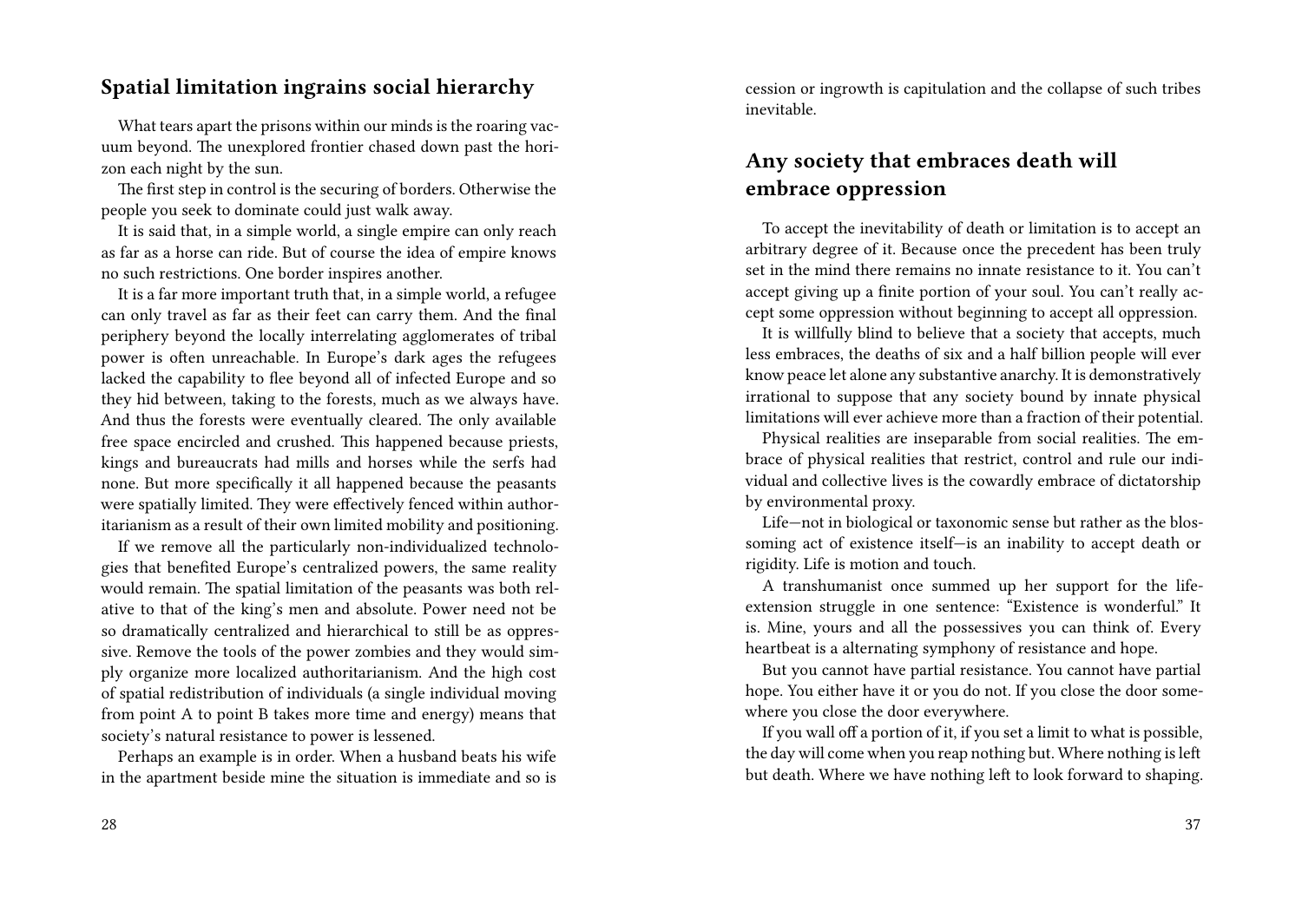Given that we have knowledge of the rest of humanity, the choice to withdraw and concentrate all our efforts within some social sub-set leaves us not only complicit in the oppression of those we push off beyond the periphery but also in violence against ourselves. To preempt this by erasing our knowledge of the rest of humanity would be even more direct violence and contribute nothing but cowardice to the same reality. No tribe, commune or region can truly flourish in their own anarchy while the rest of world sees violence and oppression. The psychological effect of alienation from others, of such localized preoccupation, is the internalization of a certain rigidity. The acceptance of structure. Turning people into our technology.

The fermentation of rigid social structure is a direct result of alienation.

Any society that dismisses externalities and focuses social value on those near at hand is really making social value a result of context and physical structure. As such it is redefining others into nothing more than the structure of their relationships and functional value to other structures. As a result, the we become nothing more than a hollow structure, the organic human soul transmuted into a structural identity. In such a world, I am this structure and you are another structure that may or may not function to the benefit and sustainability of my own structure.

The resulting society looses its warmly integrated dynamics and its internal relationships instead become matters of incredibly complex, yet rigid, mechanism. Because of the internal rigidity of personal identity all interactions are polarized towards the control of that identity's (ie informational structure) environment. Small rigid structures can be controlled, but other people's identity structures are too complex. If both extended systems are rigid then both will collapse violently.

No matter how pretty an isolated section of society may behave in contrast to the rest, oppression without will eventually manifest within. In the face of gross oppression worldwide, regional se-

my reaction. I am able to recognize it within seconds. I can move to their door in very little time and, as a consequence, I am able to take whatever action I take much sooner. Furthermore the wife can choose to immediately relocate herself into the presence of safe, protective people. All these things are spatial matters. And remain effectively the same if we replace the aggregate of nearby apartments with more distant tree houses and give the individuals involved bicycles. (The communication of the situation is slightly different matter and will be covered in the next essay.)

If you relocate the aforementioned people into the forest without significant technological choice then interpersonal power structures can leech off the high costs of relative relocation to restrain subjects. This can happen with couple removed far from any others or an entire tribe.

Because of scarcity, hunter-gatherer tribes naturally aggregate with a good deal of separation between them. When the psychoses of power take root in a tribe they are emboldened and strengthened by such spatial limitation.

Individuals can flee for other tribes, they can, as the anarchocapitalists might say, choose their government on the market. Choose the lives they want to live and choose the people they want to live them with. And, yes, in a relatively open market of infinite options this tends to work pretty well. Oppression just isn't that appealing. But, and here's the kicker. Because of their spatial limitation, their choices certainly do not constitute a free market. They have rather limited available options. Because by nature of the necessary hunter-gatherer distribution, the number of other individuals they can reach to associate with is very, very finite. And each relocation, each encounter costs them a whole lot more time.

Furthermore, when oppressive concepts spread further than their "discrete" embodiments, when multiple tribes (forced by famine or battered by climate change, say) adopt a regional consensus of power archetype, the effective boundary of such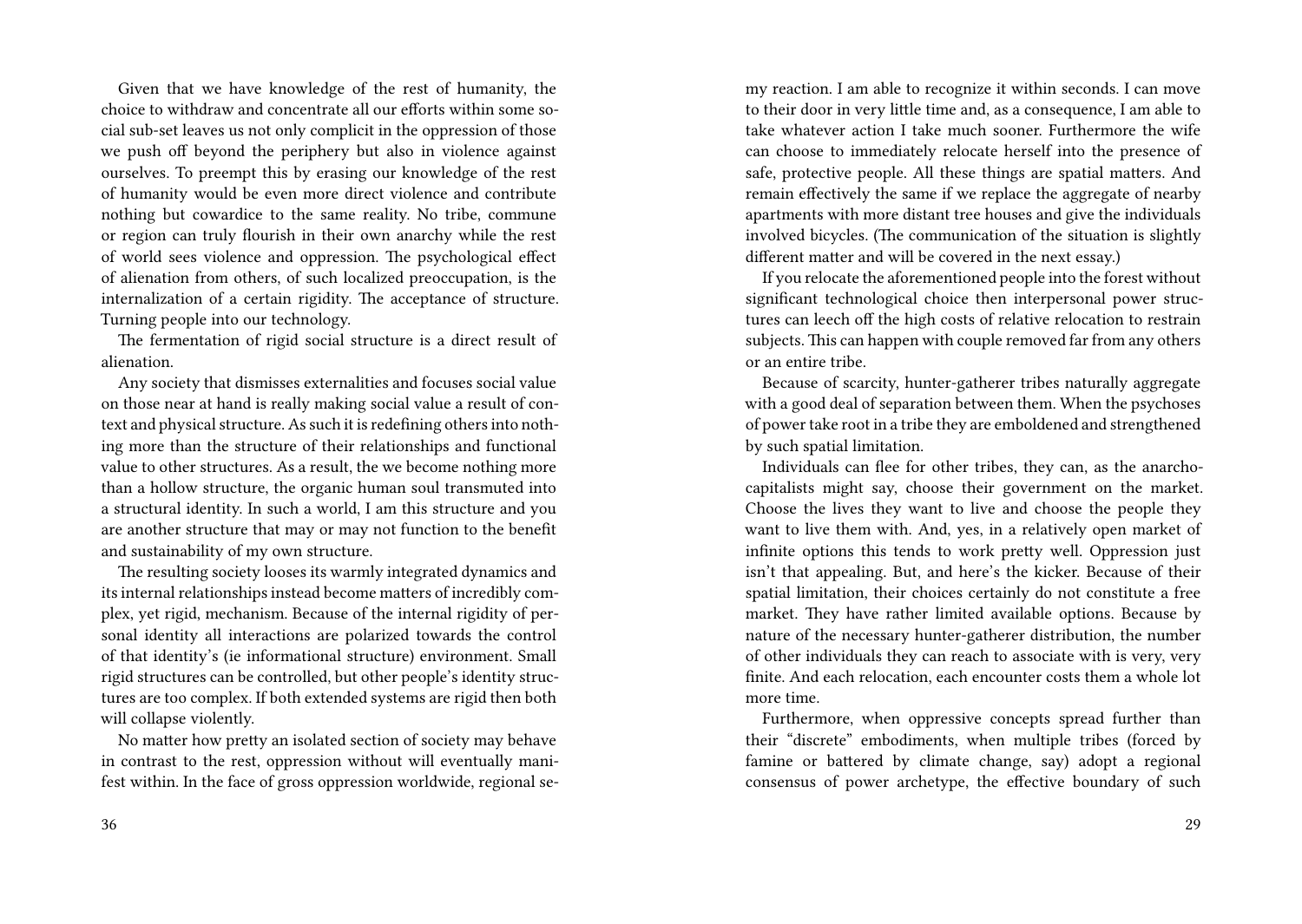an aggregate of mini-empires can surpass the traveling capacity of the potential refugee. (And let's not even mention the even harsher inherent restrictions applied to families.)

Those on the outside of such a travesty could and normally would overwhelm and grind down such cancerous cultures. But a lack of individualized transport technology changes the odds. Simple geometry makes it harder to organize resistance around the edge of a periphery. Centralized power meanwhile retains the local advantage; it doesn't have to travel much of anywhere.

Given a generalized anarchy, broken only by the occasional tragic psychological misstep that inspires coercive sociological rigidity, society's most crucial healing factor lies in its ability to flee and isolate the cancer.

Our natural defense against power is free association. The ability to re-form, to route around hierarchy, bypass the malicious and fluidly create new relationships.

For this to be possible there has to be a high degree of positional interrelation. That is to say, people have to be able to relocate around one another easily.

Vacuous distance or overbearing proximity are both inconducive to such dynamicism. And tribal clusters are the worst of both worlds. The only solution is choice. Where distances between people can be overcome easily at will. Where we can rearrange ourselves with respect to the rest of humanity at a moment's notice. When we are deprived this ability, cancerous hierarchies grow.

## **Communication and Freedom of information is necessary for free societies**

Central to every interaction between individuals is the conveyance of information. Of course, in a certain sense, its impossible to transfer meaning from one individual to another. We each create

greater traction in our contact with the world. Modeling rigid systems of limited complexity in our minds is easy, the interaction of uncountable billions of atoms can be simplified into a "lever" or "pulley." And, accordingly, we can demonstrate a great deal of control over such systems. But systems of non-linear dynamics pose a greater challenge. Other people are preposterously, if not infinitely, inhibitory to the successful creation of such macroscopic constructs.

The way we all initiate substantive contact with other people is to, on some level, see ourselves in them. We can only deal with other people by shedding off the contextual trappings of our own position within the world and reconstructing theirs around us. As a consequence, to accept their enslavement or oppression is to accept our own.

The king, by his participation in the kingdom, is still very much a slave to the power psychosis. But so to is the monk who gathers berries in the forest, even though the king's men may not be able to find him for torment. That there could be an entire band of monks gathering berries far from the kingdom does not make them more free. Nor does it really make the sum society more free. That a thousand could live freely while one man chains another is impossible. By inaction they accept, in acceptance they are complicit, and in complicity there is nothing but arbitrary moderation. The presence of regionally inconstant degrees of overt acts of physical oppression does not make for varying degrees of liberty. We are all on the same level there. Whereas if one man chains another and we do react, so long as we remain in action rather than completion, our actions and our own lives are still bound by that chain. Only when the chain is actually gone can we speak of achieving greater liberty, and even then it is a universal reality, not regionalized.

Tribal dispersion, though it may present some of us immediately with some of the trappings of a truer anarchy, is inherently oppressive.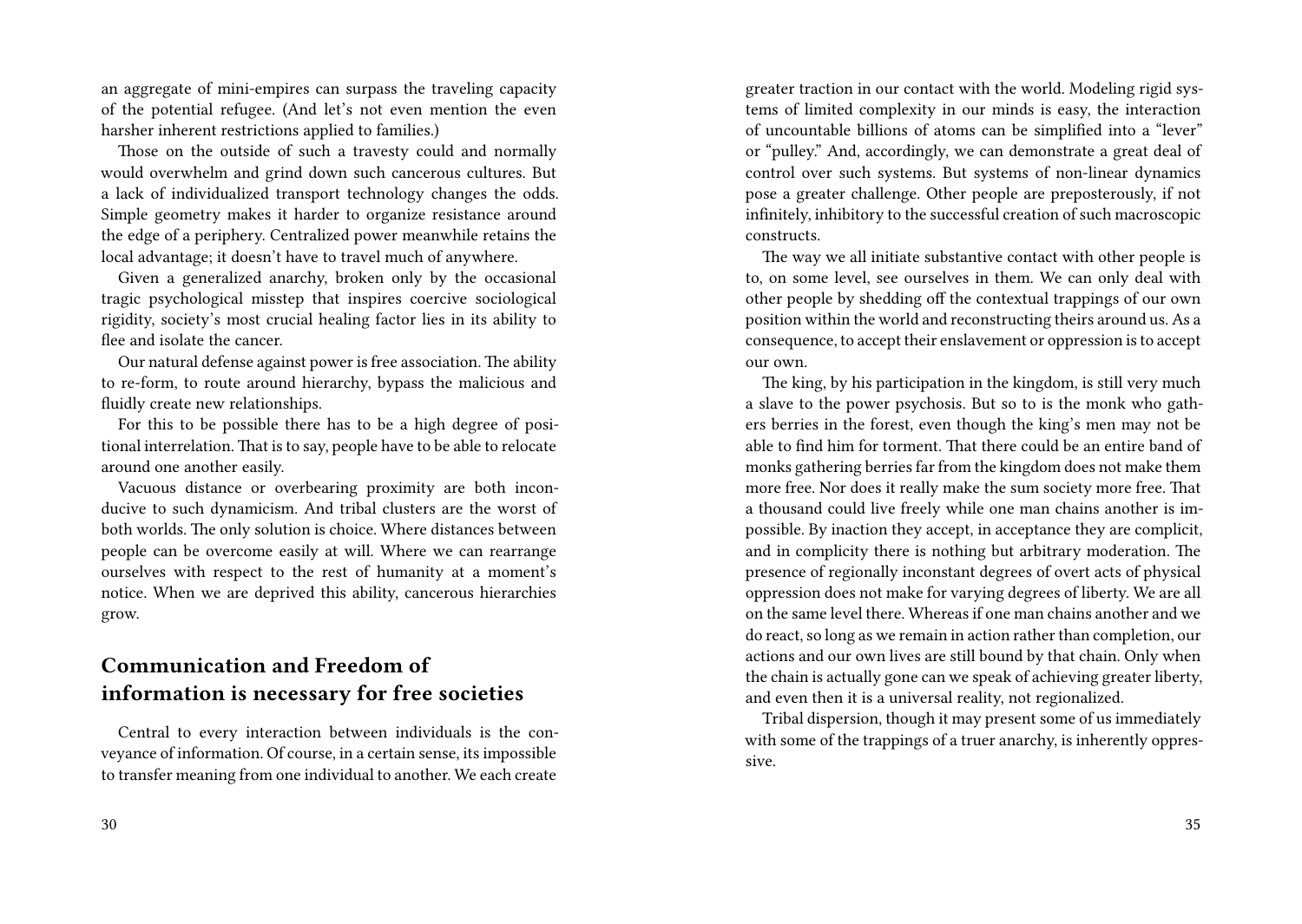Power is a social psychosis and, as such, it is ultimately something we can only dissolve away individually. But even the possibility of inaction or satisfaction in the face of such power structures is ultimately the acceptance of them in ourselves. The internal dissolution of our personal power psychoses is inseparable from external action.

You can't coherently talk of achieving any measure of liberty in the absence of empathy, and empathy presupposes some semblance of universalized identity. Without such one person's freedom would necessarily impinge on another's and any strong notion of liberty would collapse. We refrain from swinging our fist into another person's face not because of some arbitrary external structure or law, but because we recognize ourself in that person. We seek not freedom from one another, but freedom from rule. To attack ourself would be to surrender to some rule, structure and limitation. In hitting another person we of course decrease the net capacity for dynamic connection and integration in our society, but more saliently we internalize a psychological approach to the world that is irreconcilable with anything other than structures of control. The only situation in which we could speak of some people having completely abolished the power psychosis in their own lives is one in which everyone else has as well.

Empathy (and consequently morality, ethics and everything else created from its inspiration) stems from the abstract possibility of transitivity of selfhood. It's why we instinctively frown on punching teddy bears or torturing squirrels; the cognitive structures we associate with our sensations of them are a reflected version of ourselves. The child who acts out violence against her teddy bear isn't physically hurting anyone, not even from a panpsychic viewpoint, but such external actions are indicative of an internal intent of violence against society and, by proxy, herself.

We interact with the world by neurologically forming imprints of the world around us. We simplify our perceptions into informational structures, into Darwinianly evolving models that allow for

that individually. But what we create stems from the informational structures we have at hand, the material reality between ourselves. The nature of connection to our environment, the channels by which we experience, by which we touch the rest of the world, are thus critical factors in the macroscopic behavior of a society.

Our interactions with each other are mediated through the physical realities of our environment and are wholly comprised of informational structures. We construct physical systems of contact, whether by movement of skin on skin, electrons in logic circuits, or common neural models and vibrating air. As a result, the nature of our interactions with one another is inherently dependent upon our relationship to our physical environment. In order to interact dynamically with one another we require strong channels of dynamic integration with the world around us.

Communication (although not necessarily through strict processes of symbolic logic or language) is the defining aspect of society. However you cut it, we interact through information.

If there are restrictions or limitations to our communication with one another those conditions will shape the total internal interactions of our society.

In the previous essay I glanced over some of the emergent methodologies by which societies heal the power psychosis. Central to all of these is the internal dynamic integration of the society at hand. In order to correct an injustice you have to first actually hear about it. When we make decisions pertaining to our associations with others we like to be informed. Free societies function because we're not all fumbling in the dark. We can make knowledgeable choices and respond quickly to changes. We don't lose sight of what the economists call the "externalities" of our interactions. Other people's lives are immediate and tactile to our own. As a result we don't marginalize others beyond a periphery.

Contact is the most vital component of society. We can only help or assist those we can touch. Those we can communicate with.

Resistance needs veins. Empathy needs arms.